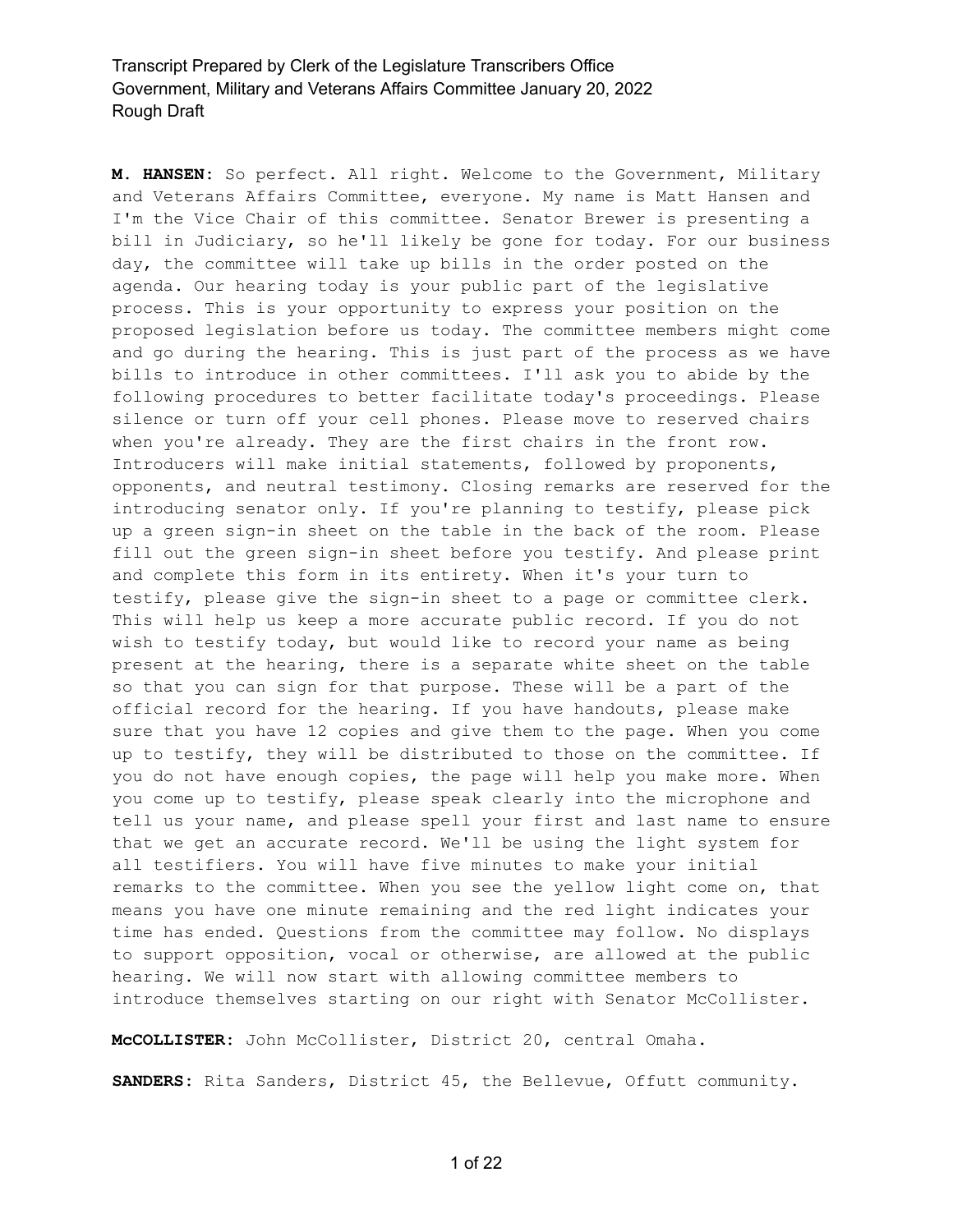**LOWE:** John Lowe, District 37, southeast half of Buffalo County.

**HALLORAN:** Steve Halloran, District 33: Adams, Hall, and Phelps County.

**M. HANSEN:** Thank you. I'll note as I mentioned, Senator Brewer is presenting a bill in another committee and Senator Blood will be absent today due to personal reasons. To my right is committee legal counsel Dick Clark, and to the far left is committee clerk Julie Condon. Our pages for today are Sophia Lovell, a sophomore at UNL from Alpha, Minnesota; and Joseph Schafer, who is our substitute page for today. And with that, we will invite Senator Cavanaugh to open on our first bill of the day, LB734.

**J. CAVANAUGH:** Good afternoon, Vice Chairman Hansen and members of the Military, Veteran-- Government, Military and Veterans Affairs Committee. My name is Senator John Cavanaugh, J-o-h-n C-a-v-a-n-a-u-g-h, and I represent Legislative District 9 in midtown Omaha. I'm here to introduce LB734, which sets a \$5,000 contribution cap, cap, cap for candidate committees. Nebraska currently has no maximum cap on contributions, whether they come from individuals or businesses or other committees. According to NCSL, as of 2021, Nebraska is only one of five states that had no limits on contributions to candidates whatsoever. The other states are Alabama, Oregon, Utah, and Virginia. At one time, Nebraska had spending limits coupled with public matching funds, but those were repealed in the wake of the Citizens United decision. And while there have been attempts to stem the flow of dark money, such as Senator Blood's LB8, there's been little effort to place any constraints on contributions. There have been many examples of politicians from both parties taking contributions in the six-figure range from one contributor. Such large contributions erode public confidence in our institutions, and I believe would cut away at the independence of our Unicameral and it has allowed spending by candidates to grow out of control. I brought LB734 because I believe some reasonable limit on campaign contributions is good public policy, not only to restore public confidence that elected officials are working for their constituents and not the largest contributors, but especially in the age of term limits the degree-- to decrease the influence from outside the body and reassert the Legislature's independence. It seems out of proportion that half of-- that all of us ran for a job that pays \$12,000 a year, and we raised and spent much more than that to get here. There can definitely create a perception in the minds of the public. I don't expect this to be a popular bill. If, if I did a look at the campaign statements of all 49 senators, I'd expect to find 49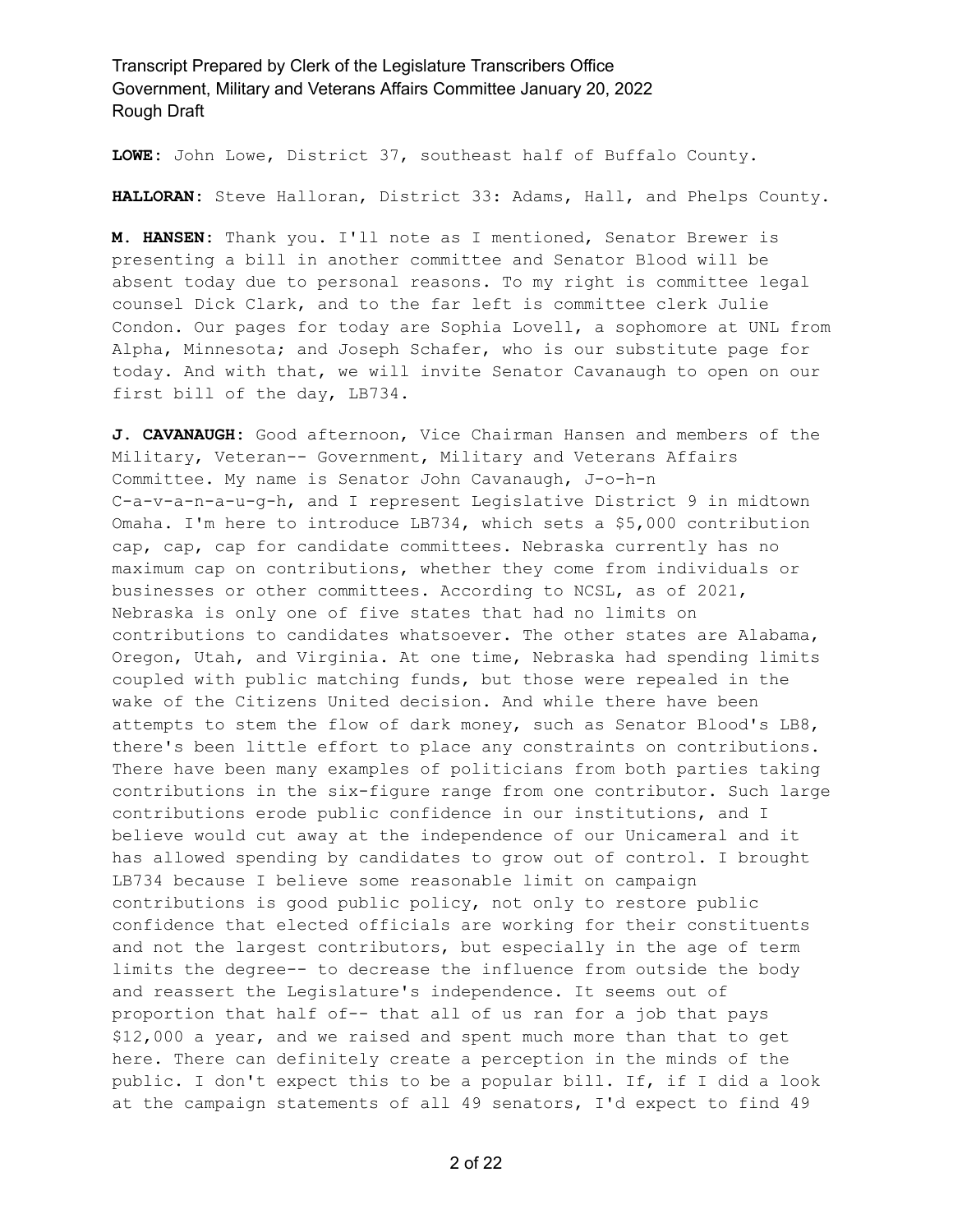who received contributions in excess of \$5,000. I'm no exception. And there are some valid criticisms that rise-- that the rise of independent expenditures in the wake of Citizens United is a bigger problem than spending on candidate committees. But I believe this is- that this is a discussion that deserves the attention of the Legislature. A candidate for Governor of Nebraska could raise unlimited sums of money from one contributor. He could dissolve his campaign committee and give the entire balance to another candidate for Governor. He could in-kind every campaign expense from a business that he owns and operates. All of these are perfectly legal under current Nebraska law, but a candidate for the United States Senate to reach the same exact electorate is limited to \$2,900 for the primary and \$2,900 for the general. Reasonable restrictions on campaign contributions have long been upheld by the United States Supreme Court since Buckley v. Valeo in 1976. The \$5,000 limit in this bill is comparable to the federal limit in law, and we would-- actually I got to correct this part here. After speaking with Mr. Daley, the \$5,000 limit would actually apply only in the election cycle if you read the bill. In the previous year, my understanding the interpretation of the, the Commission would be donations would still be unlimited in nonelection years, based off of the way the bill is written currently. I would consider an amendment to that if we were going to proceed, but that's the way, the way it's written at, at this time. So it would actually, in fact, allow higher donations than the \$5,000. This bill does, does not do something that I think some proponents of campaign finance reform would like to see. Does not cap, cap contributions to party or political committees other than candidate committees. Does not rein in, in independent expenditures, and it is does not ban, ban direct corporate contributions to candidate committees. But it does place a reasonable limit on virtually unrestricted money in Nebraska campaigns since the repeal of the state spending limit. If this bill does move forward, I would offer technical amendments to provide an effective date of January 1, 2023 to allow for ease of enforcement and to coincide with the calendar year. I'd ask for your support of LB3-- LB734 to restore public confidence and decrease influence of money in our campaigns. Thank you and I'd be happy to take any questions.

**M. HANSEN:** Thank you, Senator. Are there questions? Senator Lowe.

**LOWE:** Thank you, Vice Chair. John, thanks for bringing this bill. Before I ran for election, I would have been all for this. It just makes common sense to me. But after running an election and PACs come out against you with unlimited sources of funds, you need some sort of funding to, to tell the truth. And so I'm not sure which way I'll go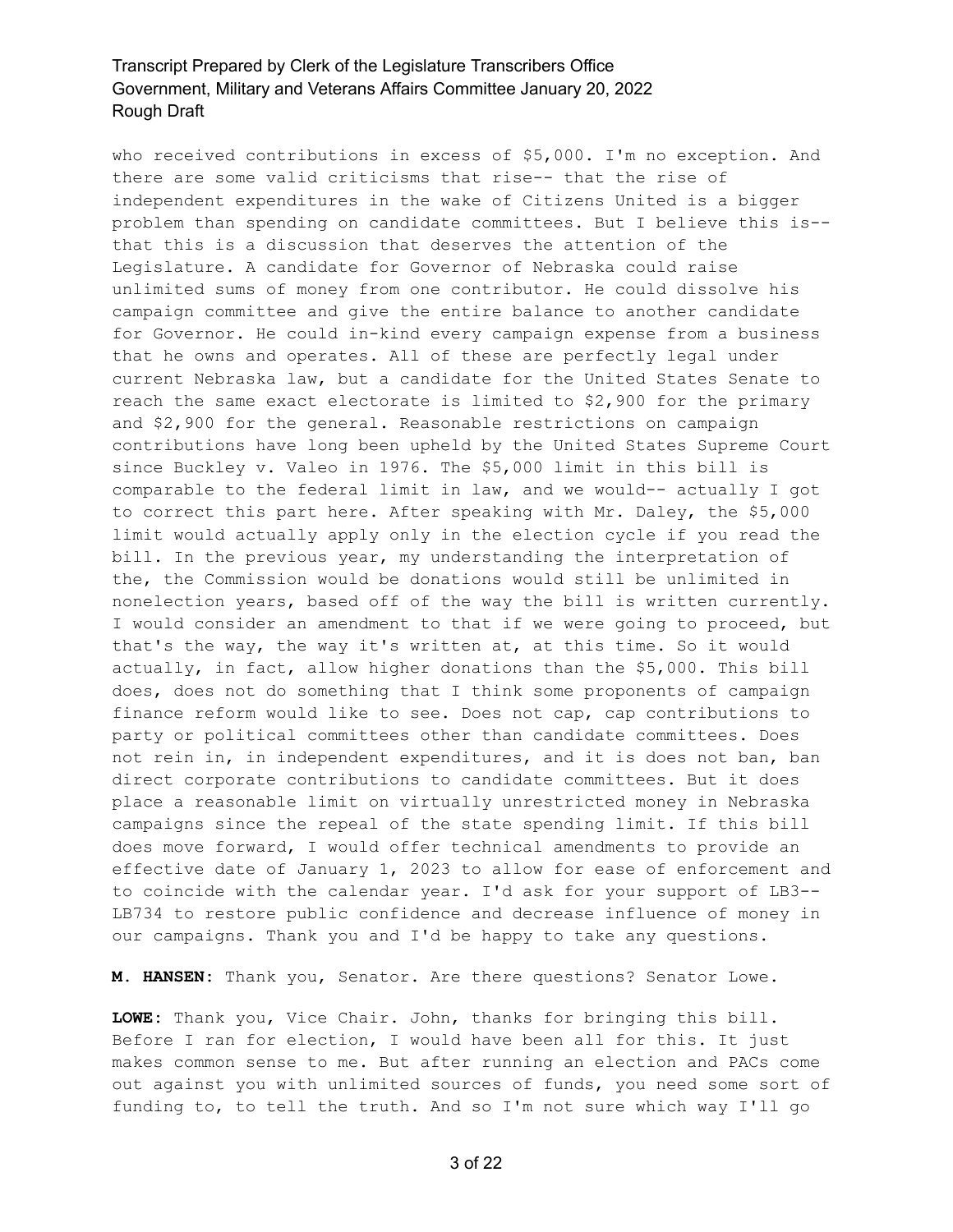on the bill. I just, you know, when, when you have to compete against somebody you can't see or touch, it's, it's a little tough.

**J. CAVANAUGH:** I, I totally agree with that. And if I were able to constrain that, that other portion, I would bring a bill to do that. But in light of Citizens United, as it currently is written, we don't have control over that so I'm, I'm attempting to address the issue that I think we have power to address.

**LOWE:** OK.

**M. HANSEN:** Thank you, Senator. Senator McCollister.

**McCOLLISTER:** Yeah, thank you, Vice Chair Hansen. I ran for the PSC in 2008, and I-- at that time, NADC had a, had a limit and candidates could abide or not abide. I didn't abide, but my opponent did. And the way that process worked, she got state money because I went over the limit. So I kind of agree with Senator Lowe, this is-- this kind of statute here is almost an incumbent protection act. Do you want to respond to that?

**J. CAVANAUGH:** I-- well, I, of course, I want to respond. I would say that there is a fair-- that is a fair statement, that it is-- it's always easier to raise money as an incumbent. And it is easier to raise large sums of money as an incumbent. I, I would actually think that in some circumstances, it might curtail incumbency advantage because someone who currently sits in this body running for reelection probably has an easier time getting a \$10,000 check than a new person running would to get a \$10,000 check. This would say that the most anybody who wants to ensure that an incumbent gets reelected can give would be \$5,000 in an election year, of course, as I discovered the interpretation would be. So I think that there's always, there's always going to be a built-in advantage to incumbency for the reason that there is. But I, I actually think this might have an effect of leveling that playing field a little bit.

**McCOLLISTER:** But shouldn't we also deal with those third-party interest groups saying they are support or try to defeat a particular candidate? This is one, one piece of the reform, but there are certainly others that we should consider.

**J. CAVANAUGH:** I 100 percent agree with that, that we should deal with those third-party interest groups. I would say I think Senator Blood's dark money bill addresses some of the shedding light on, on the money.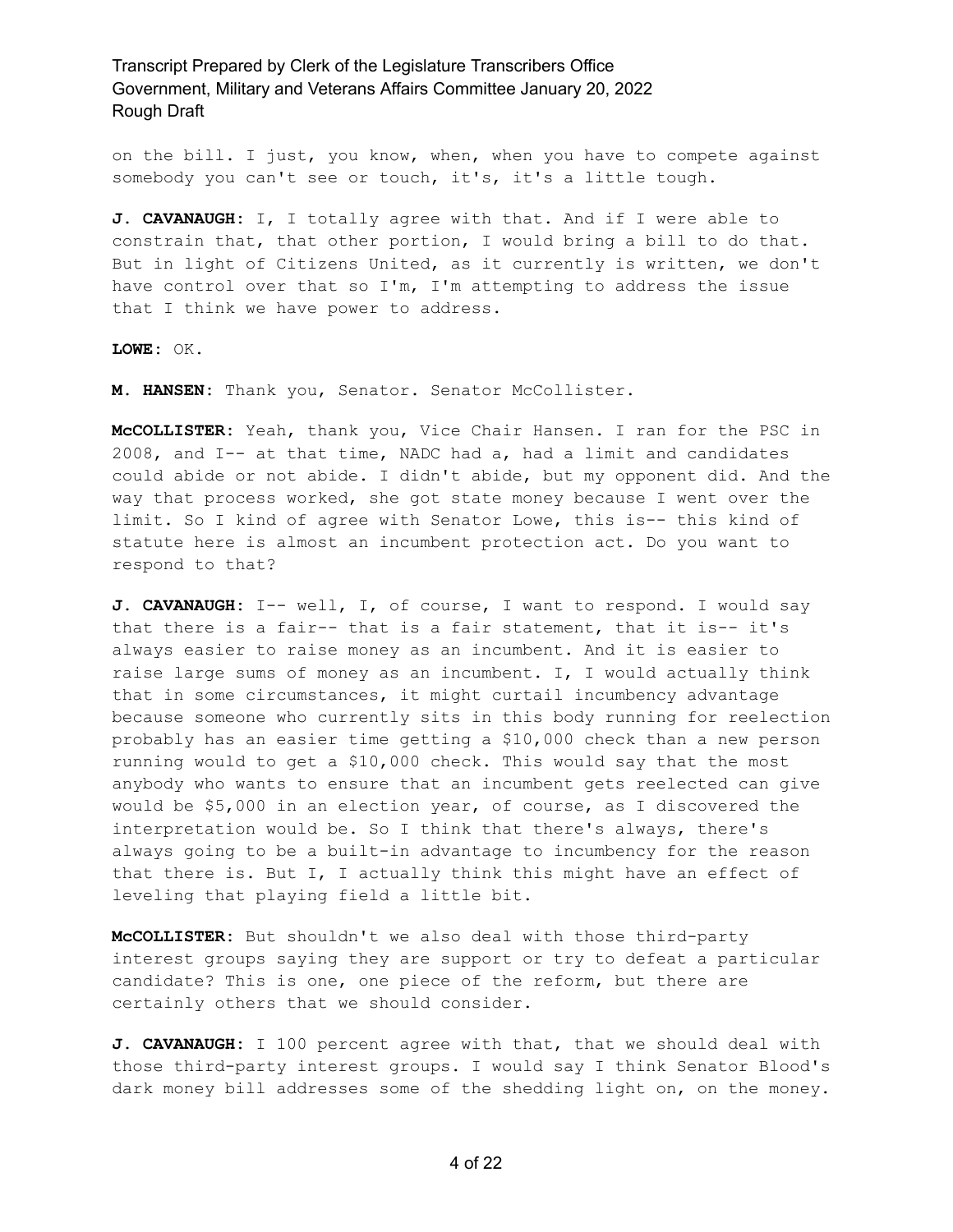But the federal interpretation under Citizens United would prevent us from limiting those contributions to those third-party issue campaigns. So I personally think we should extend campaign limits to those third-party groups. I don't think that we have the authority under the current federal constitutional interpretation to do that, but we do have authority to limit this.

**McCOLLISTER:** Thank you, Senator.

**M. HANSEN:** Thank you, Senator McCollister. Senator Cavanaugh, when-- I guess just to clarify, would your intent be to bring an amendment to cap it at \$5,000 per calendar year kind of regardless election year or not or something else?

**J. CAVANAUGH:** That was our intent in the writing of this bill. And basically the word-- what happens is the wording of it is such that it says \$5,000 in an election calendar year.

**M. HANSEN:** Sure.

**J. CAVANAUGH:** And the Commission's interpretation of that would be that the limit would only extend to the election year and that there would still be no limit in the nonelection years. So my intention if we're-- if we do move forward, would be to bring an amendment or to ask for the committee to amend it as such to just make it a \$5,000 limit per year.

**M. HANSEN:** OK, perfect. Thanks. Senator Halloran.

**HALLORAN:** Thank you, Senator Hansen. I, I, I concur with Senator McCollister and Senator Lowe. I mean, frankly, this doesn't apply to me or wouldn't have applied to me. I always felt lucky to get enough campaign funds to buy 100 palm cards. But, but that being said, it takes a lot of \$100, \$200, \$300 campaign checks from individual constituents in your district to make up for the PAC fund monies that come rolling in for other people. And I don't know, it seems like we're, we're trying to control something at our level and we're going to get beat up on, on the other end of it with PAC money, but that's just for the record, I guess.

**J. CAVANAUGH:** And I don't disagree with you and I, and I couldn't stress enough that I agree that we should limit those expenditures. And I would if I could bring that bill. But, yeah, I think that we are hamstrung in terms of what we can.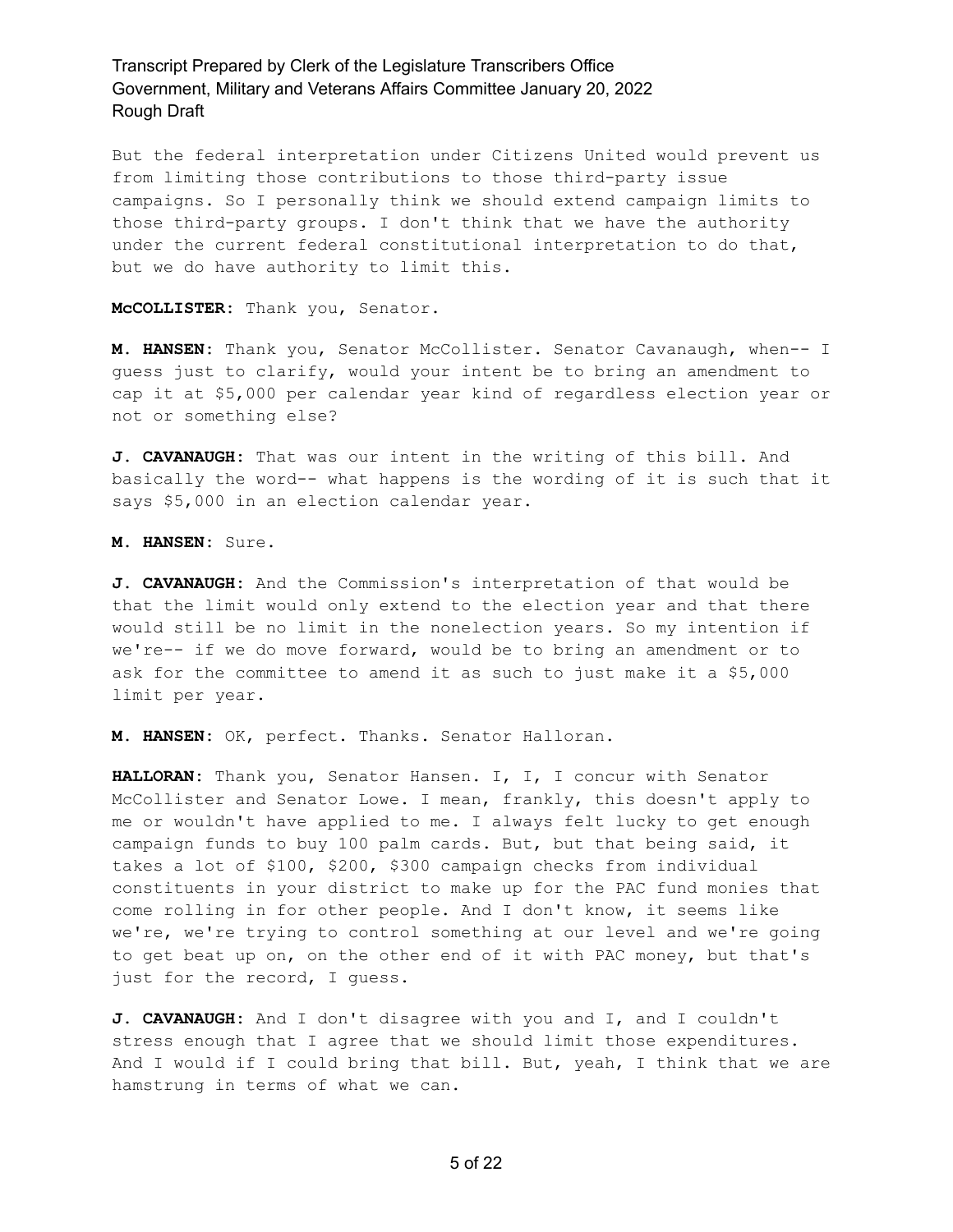**HALLORAN:** So we're hamstrung by the federal government?

**J. CAVANAUGH:** By the federal government. I know that--

**HALLORAN:** I rest my case.

**J. CAVANAUGH:** --there's few, there's few people around here who think we should constrain the reach of the federal government, but--

**M. HANSEN:** Thank you, Senator Halloran and Senator Cavanaugh. Any other questions? All right, seeing none, thank you for your opening. With that, we'll move to proponent testimony.

**LOWE:** You can just ad-lib, can't you?

**GAVIN GEIS:** I, I could, but I'd rather have what I'm giving you.

**M. HANSEN:** Welcome.

**GAVIN GEIS:** Senator Hansen, members of the committee, my name is Gavin Geis, spelled G-a-v-i-n G-e-i-s, and I am the executive director for Common Cause Nebraska. Common Cause is a nonprofit, nonpartisan organization dedicated to upholding the key tenets of American democracy. And we're here in support of LB734. Our support is based on much of what Senator Cavanaugh laid out beforehand, and I will reiterate all of his answers in regards to independent PAC contributions and all of the above, we are hamstrung in Nebraska. That doesn't mean we shouldn't do what we can to stop the outsize influence of campaign finance or campaign spending and contributions in our elections. Despite the fact that often the media narrative would make this out to be a partisan issue, it is not a partisan issue amongst voters. There are voters across the political spectrum-- continuously over the past ten years, polls have shown that voters on both sides of the aisle support restrictions on campaign finance. The average person believes that campaign finance is outside their scope, that they have no influence on elections, that they stand no chance because big donors have such an impact, and that those big donors who can contribute more than \$5,000, as the senator said up to six figures and more in Nebraska that those big donors have more of a say and get what they want out of government and the average person doesn't. A good place to start with this in Nebraska, if we want to curtail that, curtail the amount of campaign finance is right here with individual donor caps. There are many other states across the nation that have varying degrees of campaign finance contribution caps. A \$5,000 limit is actually fairly-- I'll say it's fairly generous. There are many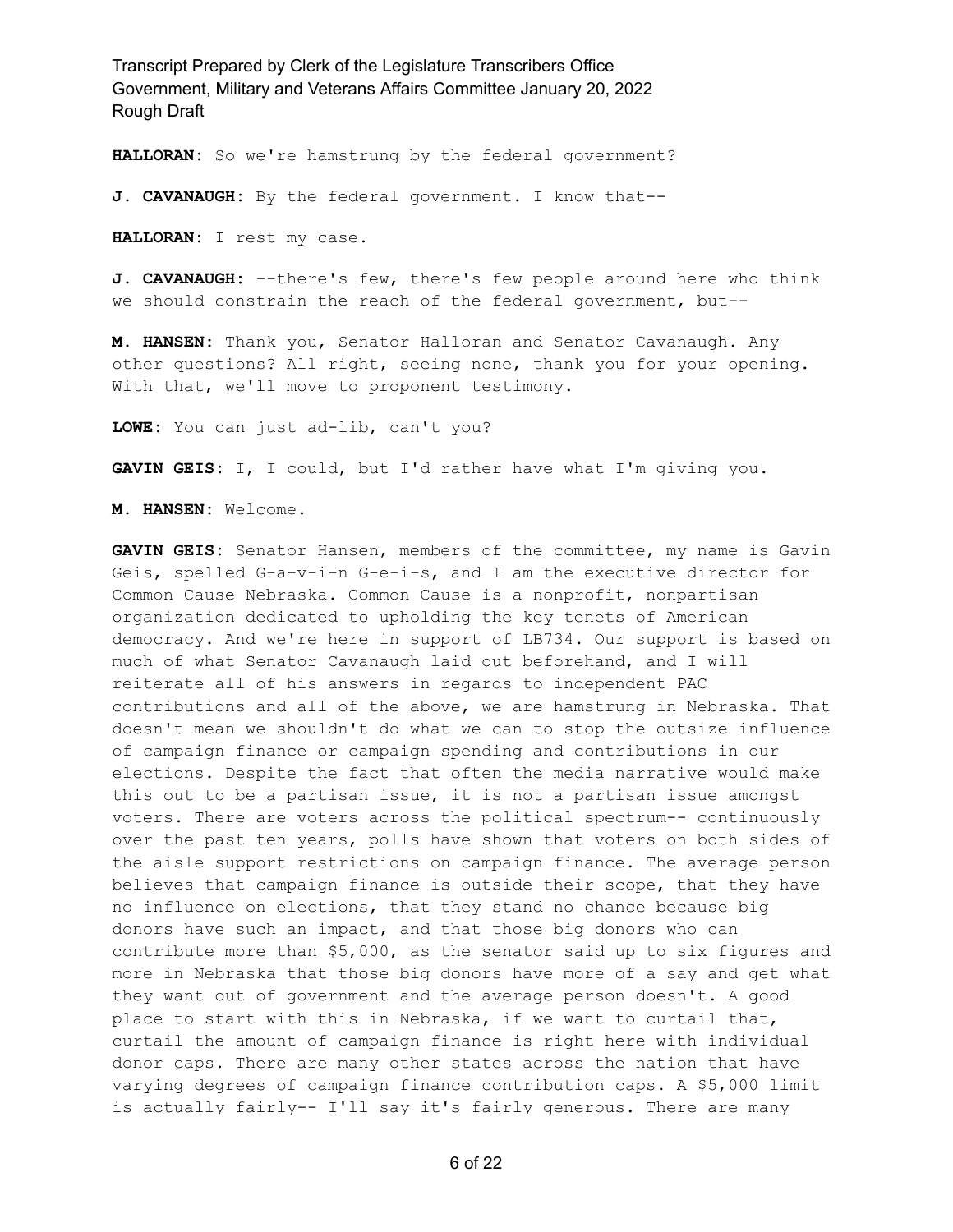states that limit it below \$5,000 down to \$1,500. In Nebraska, \$5,000 would go a long way even for the biggest donors, and all of us know that the average person is going to get nowhere near that amount in their contributions. So the question is not whether I can throw my pen cap over there. The question is not whether, whether people think that campaign finance is out of control or that it should be reeled in. The question is whether politicians and those elected officials who oversee this, all of you, want to change the equation. That is nothing personal. I know most of you realize the system is out of control and you feel overwhelmed by PACs, by outside spending. But something we can do at the practical level in Nebraska is put a cap on the biggest donors. We're not talking about the mom and pop down the street. We're not talking about your average voter. We're talking about the big spenders. So polls show this is supported, right, and Nebraska-- Nebraskans continue to see increases in the amount of money spent on our campaigns. News just recently spoke about the Governor's election and how much both candidates, Pillen and Herbster, are raising and spending millions of dollars on elections that they-- and that is a great deal of increase over even the previous gubernatorial election and the elections before that. Year over year, we see more money raised, more money spent that comes right here to the legislative level where in 2020, and this is no dig at these senators, but in 2020, now Senator Bostar spent \$492,000 on a legislative race, and Speaker Hilgers spent \$375,000 on his reelection bid. Those numbers will just continue to increase. Donors will continue to give more and spending will continue to increase unless something is done to curtail this. And speaking-- this comes to mind, and I want to mention it, mostly because-- well, Senator Halloran is here and is a, a great supporter of the Article V movement, which he knows we are not. But every year, when supporters of the Article V movement come in here, when the Constitutional Convention supporters come in they speak about how much campaign finance is a problem, how much they, as individuals feel overwhelmed by campaign finance and their inability to affect the system. I think that just goes to show that no matter what side of the political spectrum you're on, it's not a question of whether you're Republican or a Democrat or an independent. It's a question of whether you feel cut out of the system and unable to buy the politicians, as many, many have said. And so this-- I will conclude by saying this is not a partisan issue, nor should it be in Nebraska. I think this is an area where we can come to some agreement on what is a logical limit, how much should we allow big donors to influence our elections and how high of a ceiling do we want our campaigns spending when it comes to elections. The average person is cut out. They feel disconnected and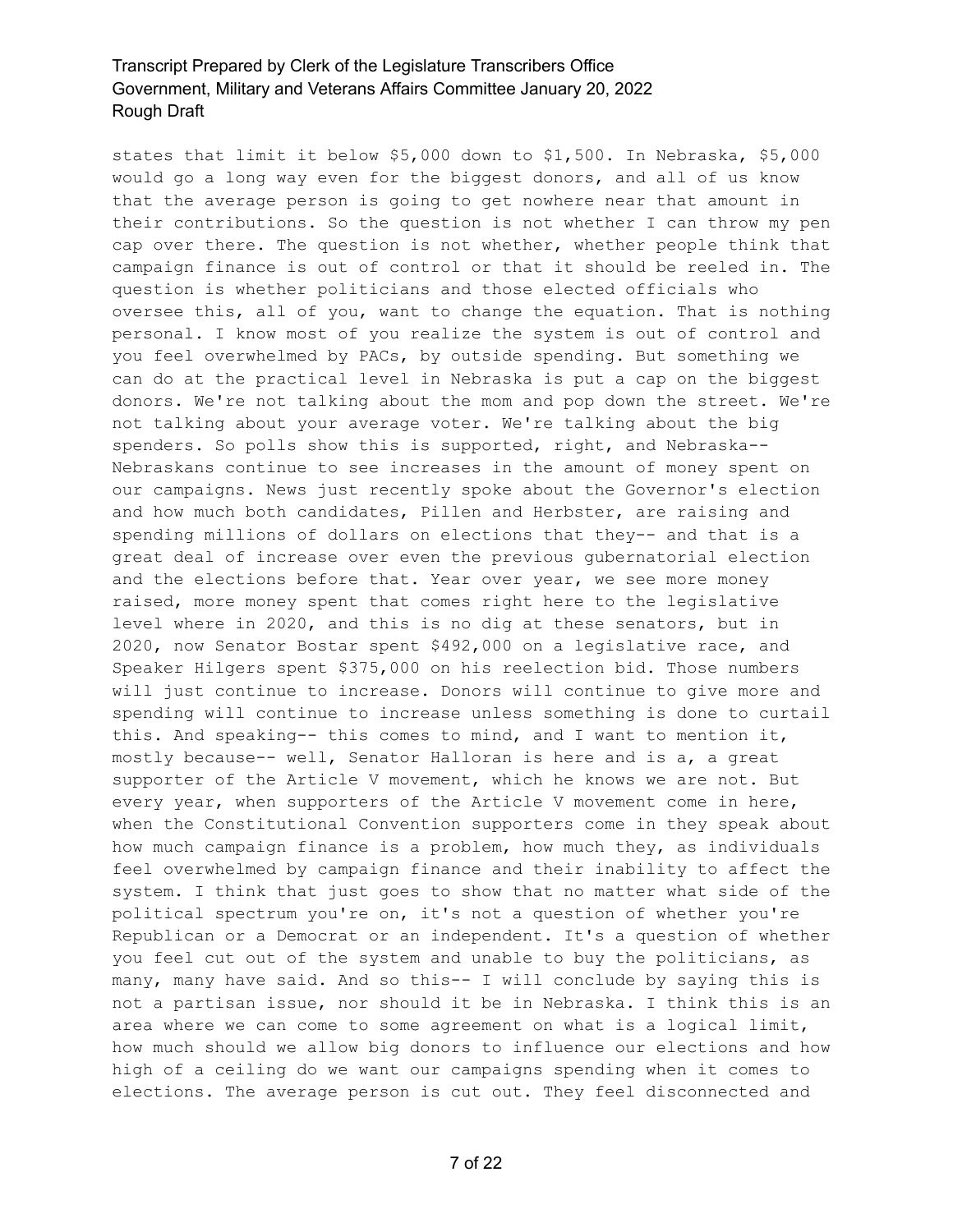unable to affect the system. It is my hope that this committee can realistically discuss what should those limits be. Maybe it's \$5,000, maybe it's more, but there needs to be some limit placed upon how much we spend on campaigns in Nebraska or the disconnection, the disenfranchisement, and the hurt of average voters is not going to subside anytime soon. Sorry, my light is on. Thank you all for your time. I always appreciate the opportunity to speak with you.

**M. HANSEN:** Appreciate it. Any questions? Senator Lowe.

**LOWE:** Thank you, Senator Hansen. And, Gavin, good to see you again. What have other states done to control the spending? And especially with the PACs and other organizations that come in and fight against you.

**GAVIN GEIS:** Yes. You know, the biggest, I think the biggest maneuver we can do as a state in terms of PACs or outside spending is to increase the disclosure required for those entities. We cannot go in, unfortunately, as Senator Cavanaugh noted, we can't go in and say they can't spend money. But we can say is, you need to report on every dime you're spending. You need to tell us who you are, where you're spending that money, where it comes from. And when you put out an advertisement, you need to claim it. Clearly, this is from us. This is who funded this advertisement. That's what other states are doing. Everybody's hands are tied when it comes to PACs. But we can say, you got to tell us every single thing about you where this money is coming from. At least that allows you to know who's attacking you, even if it doesn't allow you to stop it.

**LOWE:** So they would still be allowed to spend 20, 30, \$100,000 against you, but they would be disclosing it.

**GAVIN GEIS:** But they would, they would be disclosing it at a level that we don't currently require in Nebraska.

**LOWE:** And yet we're reducing the amount of money we can raise.

**GAVIN GEIS:** There-- I, I will make a distinction here you're-- we would be reducing the amount of money you could raise from one donor, right?

**LOWE:** Yes.

**GAVIN GEIS:** From-- and that is definitely true.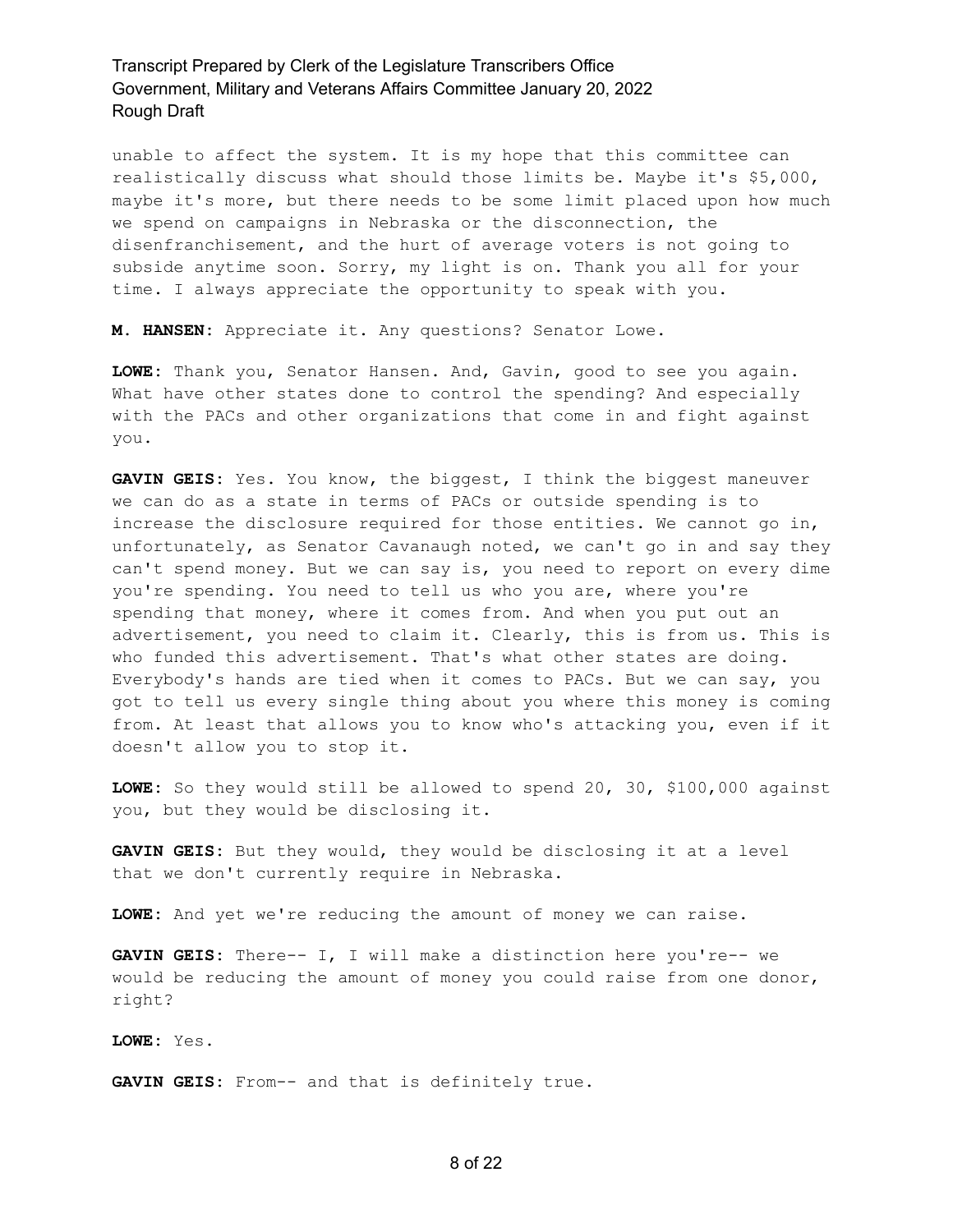**LOWE:** You have to work extra hard to go get--

**GAVIN GEIS:** It is.

**LOWE:** --a lot more donors.

**GAVIN GEIS:** It is harder to go get more donors. It is, it is a level of difficulty added to your job in reelecting or running an election.

**LOWE:** Yeah.

**GAVIN GEIS:** I totally appreciate that and the difficulty here. At the same time, I don't think saying, well, then we'll do nothing and let the ball continue rolling. Maybe as elected politicians, as candidates, that makes sense for the average person. I don't know if they see the distinction between that money and PAC money. They see it all as political spending--

**LOWE:** Yeah.

**GAVIN GEIS:** --that is polluting the system.

**LOWE:** But they wouldn't see it coming as my opponent spending that money against me, it would be the PAC's money-- PAC spending. So it would still be money against the person that it was being spent for.

**GAVIN GEIS:** That's certainly true. And the sad fact here is unlimited spending leads to more spending, which leads to more spending.

**LOWE:** Yeah.

**GAVIN GEIS:** And where do we-- when is enough enough and when is too much, too much.

**LOWE:** And, and, and a PAC could come in support and spend an atrocious, atrocious amount of money where the candidate would not have to raise any money also. And, and actually look like the good guy, but-- correct?

**GAVIN GEIS:** Correct, correct. There are complications. Completely agree.

**LOWE:** Yeah.

**M. HANSEN:** Thank you, Senator Lowe. Senator Halloran.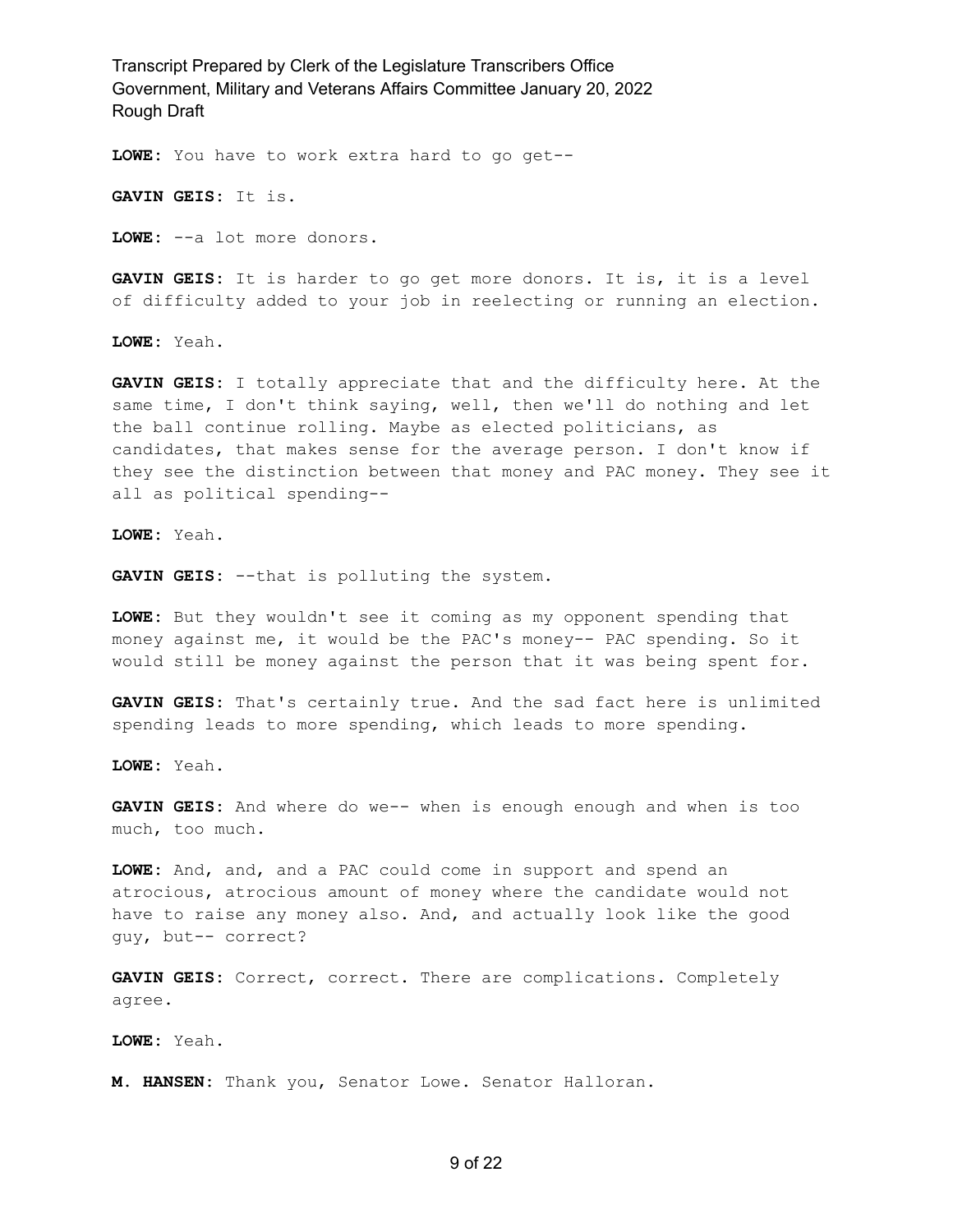**HALLORAN:** Thank you, Senator Hansen. This is, of course, specifically to individual candidates in elections, right?

**GAVIN GEIS:** Correct.

**HALLORAN:** Help me out on this. Do, do we have anything at the federal level that restricts PAC funds to nonprofits?

**GAVIN GEIS:** PAC funds to nonprofits. No, we have-- the PAC funds are because of the Citizens United decision, very, very open. Unfortunately, they can spend and pretty much however they want to. So yes, this is individual candidates.

**HALLORAN:** So Common Cause at the national level or Common Cause Nebraska could receive large PAC fund support?

**GAVIN GEIS:** I'm trying to think if-- you know, I may have to check that. We do not. I'll tell you, my budget is very small.

**HALLORAN:** But you would take it if you, if you--

**GAVIN GEIS:** I would take PAC funding?

**HALLORAN:** --if it was offered? No?

**GAVIN GEIS:** No, I, I don't see why I would. I don't think so.

**HALLORAN:** OK, just asking that.

**GAVIN GEIS:** I don't, don't see the reason I would.

**M. HANSEN:** Thank you, Senator Halloran. Senator McCollister.

**McCOLLISTER:** Yeah, thank you, Senator Hansen. In your recollection, we have seen bills that would require those third-party groups, those PACs to disclose donors.

**GAVIN GEIS:** Yes.

**McCOLLISTER:** What's been the legislative history of those efforts?

**GAVIN GEIS:** Unfortunately, they have stopped in this committee. Those efforts have-- the bills consistently come before this committee and do not make it out. There-- that is basically the legislative history of most of those efforts to put some sort of disclosure on PAC spending. Beyond that, not-- there has years, how many years ago? I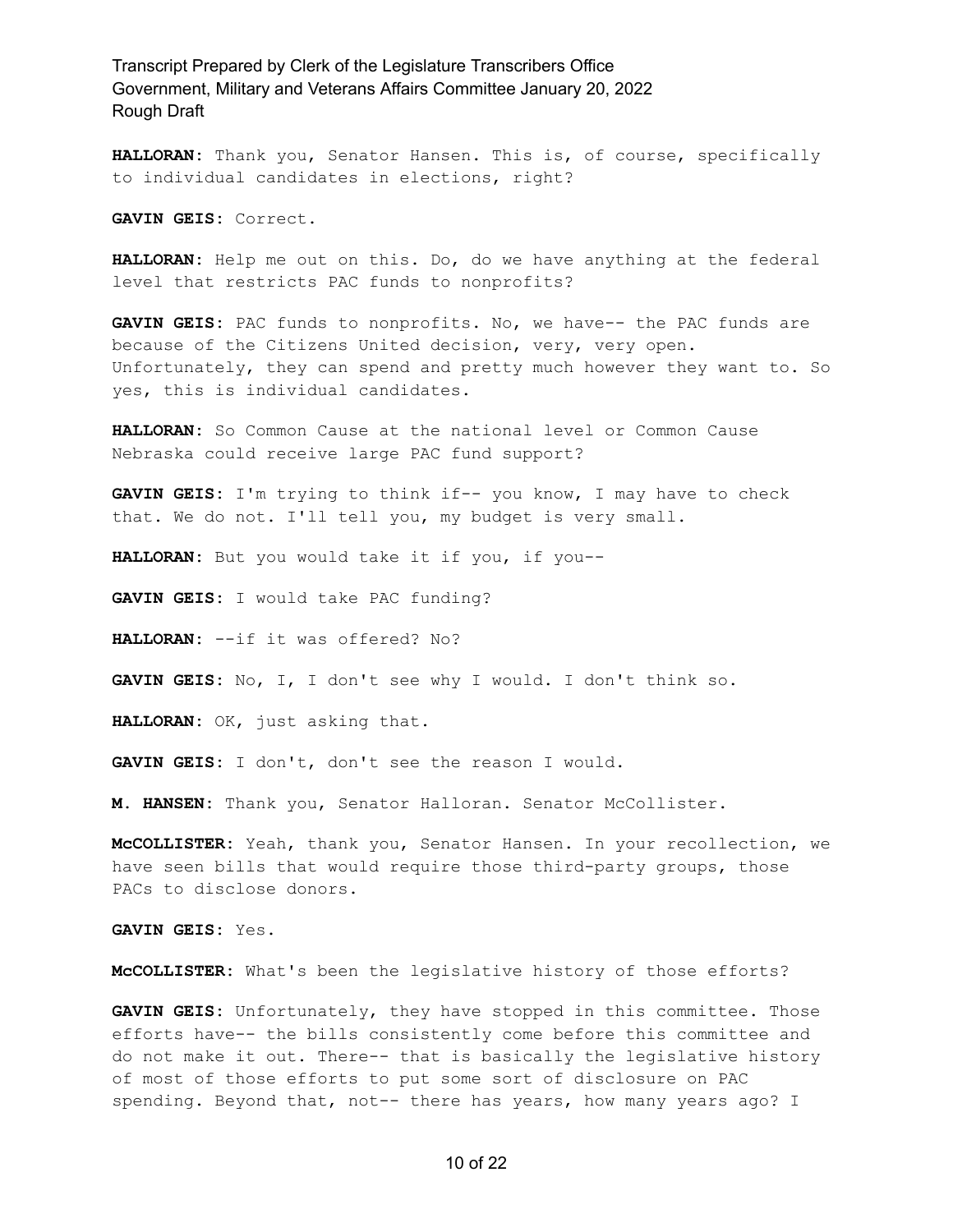want to say seven or eight years ago, one didn't make it out to the floor for debate, was opposed by a variety of different interests and didn't make it through, Catholic Church showed up and brought opposition to the effort. But for the past, I would say, seven, eight years, there has been a bill consistently before this committee in regards to some of that dark money political spending. But, yeah, that's to my knowledge.

**McCOLLISTER:** OK, well, Mr. Daley is here, perhaps he can enlighten us.

**GAVIN GEIS:** He might-- I think he might be hiding on this one, we're not sure.

**M. HANSEN:** Thank you, Senator McCollister. Any other questions? Seeing none, thank you for your testimony.

**GAVIN GEIS:** Thank you.

**M. HANSEN:** All right. Any other proponents in LB734? Seeing none, any opponents to LB734? Seeing none, any neutral? Welcome.

**FRANK DALEY:** Thank you, Vice Chairman Hansen and members of the Government, Military and Veterans Affairs Committee. My name is Frank Daley, D-a-l-e-y. I serve as the executive director of the Nebraska Accountability and Disclosure Commission, and I'm appearing today in a neutral capacity. The Commission has taken the position that this is a significant issue, whether or not to limit campaign contributions, and it is by far a pure public policy issue. And that's why the Commission is not taking a position and thinks a public policy issue really needs to be left to the Legislature. However, I decided to testify just because I heard a few questions about how the campaign finance system runs now. And so listening to your questions, let me respond to a few of them. I think Senator Lowe, you were talking about PACs and so forth and so on. Currently, PACs, Political Action Committees, file reports with the Commission, they disclose where they've gotten their money, they disclose how they spend their money. And PACs registered in Nebraska may only use their money for the purpose of supporting or opposing candidates, supporting or opposing ballot questions, and for certain internal administrative expenses. I think what sometimes we get a little confused. There are groups out there which are we refer to as issue ad groups. And what they do is they often put out ads shortly before the election in which they criticize something perhaps that an incumbent officeholder has done during his or her career. But they never make reference to an election, they don't say vote for.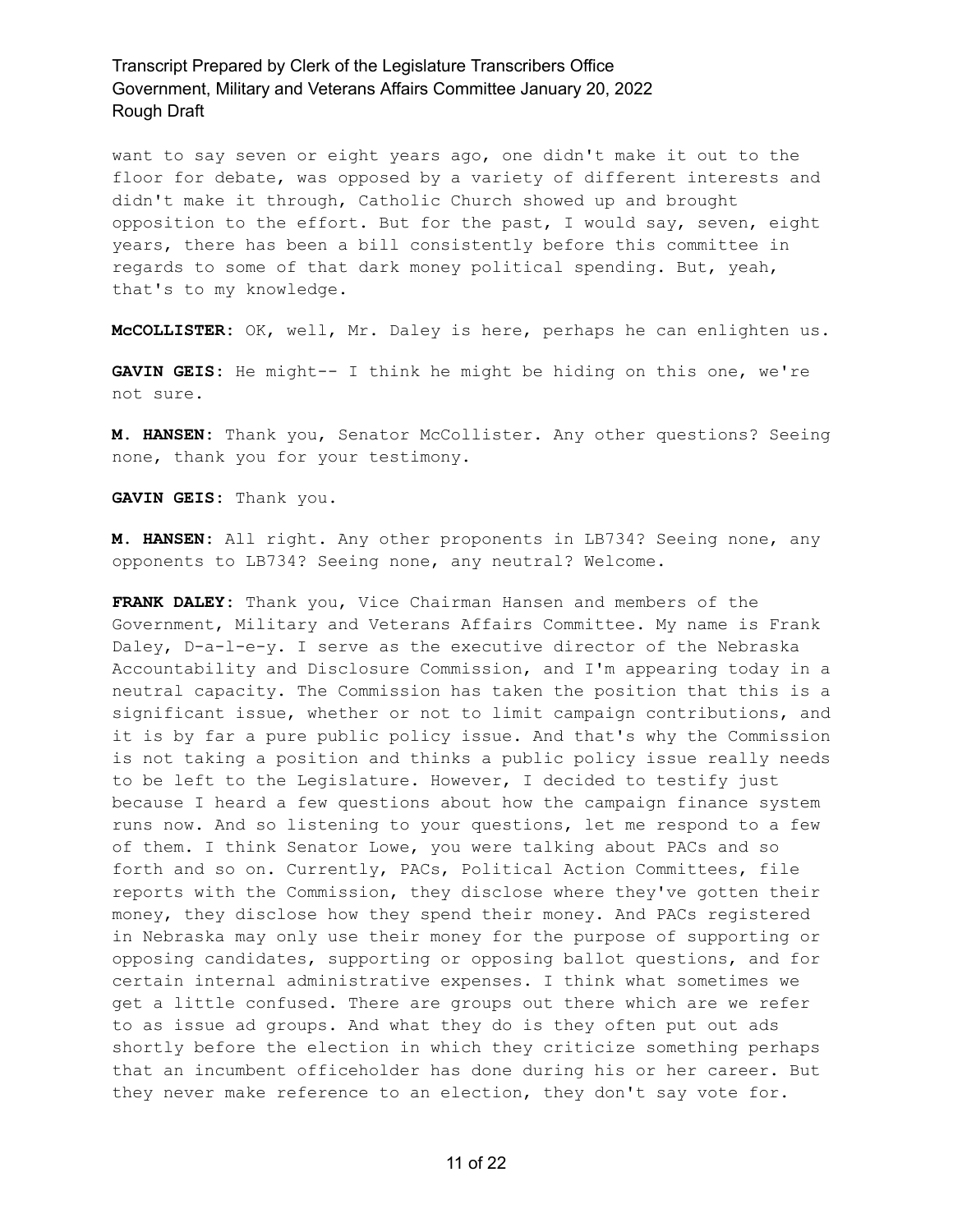They don't say vote against. And so the U.S. Supreme Court has said those aren't campaign ads, those are issue ads. And those are the things that I think we've been really concerned about because the public takes them as campaign ads that are intended to affect elections. They do affect elections. But because they are not campaign ads, they're not subject to the jurisdiction of the Accountability and Disclosure Commission. There's no disclosure requirement. The Supreme Court has said we can require those things by statute, by a separate statute, and I think that is Senator Blood's bill, LB8, which tries to pull those into the reporting system. So at any rate, that, that's kind of the global thing that we have at the moment. Other than that, other than clarify those things, I don't have anything else unless you have questions about something.

**M. HANSEN:** Thank you. Are there questions? Seeing none,--

**FRANK DALEY:** Thank you very much.

**M. HANSEN:** --thank you for your time. Any other neutral testifiers? Seeing none, we'll invite Senator Cavanaugh back up if you'd like to close. While he's coming up, I'll note for the record, we did have four-- sorry, we did have a series of position statements-- is that correct-- position statements: two proponents, three opponents, and no neutral. And those will be noted for the record. With that, Senator Cavanaugh, welcome to close.

**J. CAVANAUGH:** Thank you, Vice Chairman Hansen. I just wanted to clarify a few things that I feel like I didn't quite make clear. One, this would apply to candidates for every office, not just the Legislature, the City Council, School Board, Governor. I think Mr. Daley kind of cleared up the confusion about the, you know, PACs and issue groups and the disclosure part, and that it's my understanding that this committee does have the opportunity to vote out a bill that would do the thing we can do on those sort of third-party expenditures. And then just the question about the PAC expenditures to nonprofits, my understanding because there's a reporting requirement associated with PACs that I don't think would be in their interest to give to a nonprofit. The money that comes into a PAC often comes from somebody else who maybe would-- they could give directly to nonprofit and then drive maybe a tax benefit from that, as opposed to giving it to a PAC where I don't think they could derive a tax benefit. So I don't think that that's a likely scenario, although, I don't know, I just thought-- that struck me so I thought I'd bring it up. But I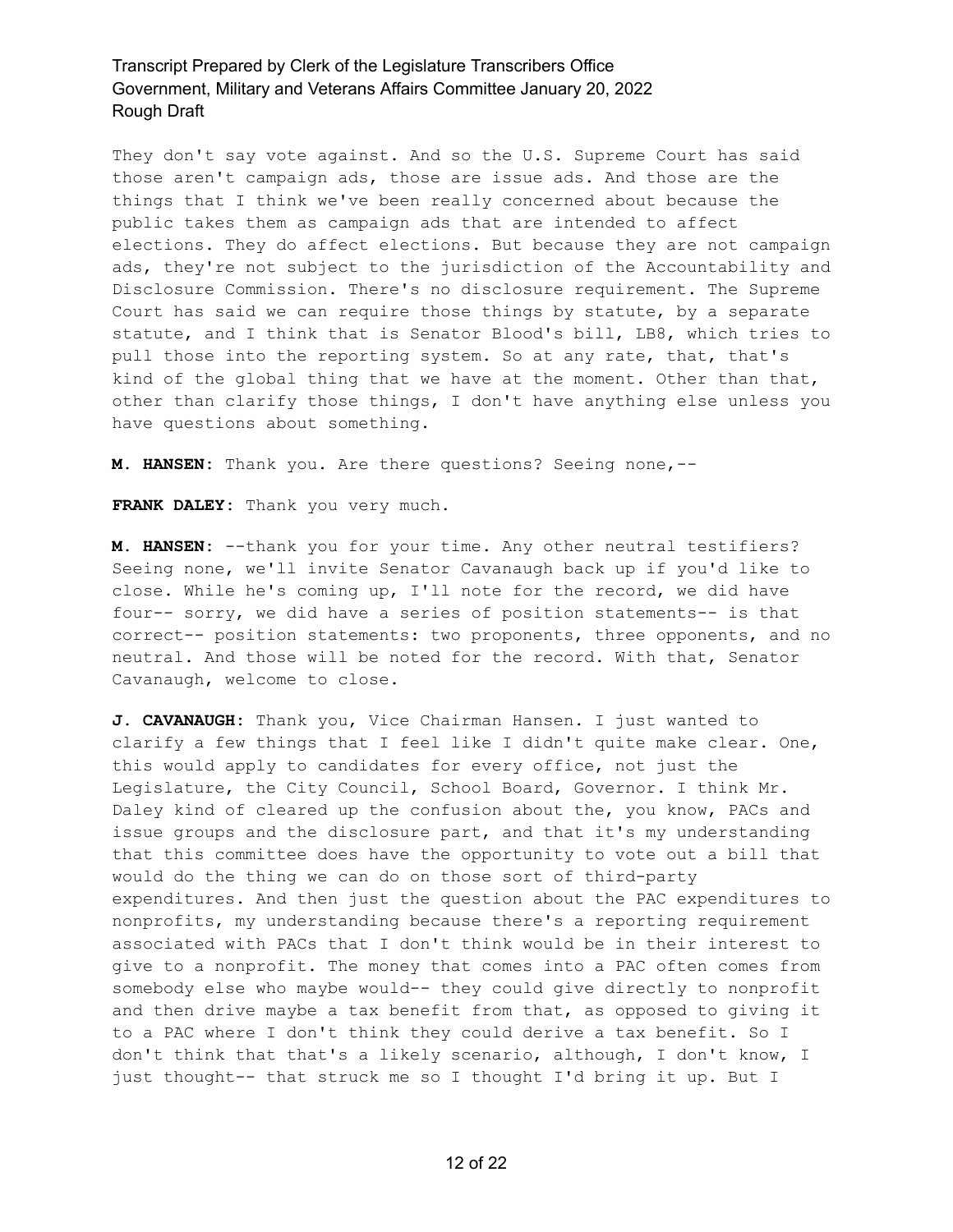appreciate your consideration. If anybody had any other questions, I'm happy to answer them.

**M. HANSEN:** Thank you. Are there questions? All right. Seeing none, we'll close the hearing on LB734 and we'll have Senator Cavanaugh to open up on LB733.

**J. CAVANAUGH:** Well, good afternoon again, Vice Chairman Hansen, members of the Government, Military and Veterans Affairs Committee. My name is John Cavanaugh, J-o-h-n C-a-v-a-n-a-u-g-h, and I represent the 9th Legislative District in midtown Omaha. Today, I'm here to introduce LB733, which prohibit foreign nationals from making contributions to ballot question committees. LB733 was prompted by a Federal Election Commission ruling last year that stated initiative and referendum campaigns were not elections as the term is defined in federal law. Federal law prohibits foreign nationals from spending or contributing on elections. This prohibition applies to all elections, state, local, and federal. But as a result of this FEC ruling, it does not apply to ballot measures. LB733 seeks to close this loophole. It mirrors the definition of foreign national and federal law and regulation. It contains language to ensure domestic entities that are subsidiaries of foreign entities are still allowed to make contributions, provided that the foreign national parent entity does not provide the funds for such contribution. I want to thank Frank Daley from the Accountability Disclosure Commission for working with my office on the language to this bill to make sure it achieves the intended purpose. Congressional action on this issue is unlikely, so it's up to us as a state to make sure that our initiative and referendum process remain free from foreign influence. I thank the committee for your time and ask you to move LB733 forward and I'd be happy to take questions. But I just want to-- I quess a few other things struck me while I was reading my intro. This was the state of the law until July of last year, when the FEC basically changed the definition of election to exclude these type of events. And there are places where it's already becoming an issue in Maine. There is an incident where a Canadian company is, is funding a ballot initiative to build a power transmission line through Maine because Maine doesn't have this on the books at this point. And so this bill is basically I would consider almost a cleanup or technical bill, and I think Mr. Daley will come and testify on this as well to get us back to where we were, which prevents foreign national entities from putting, putting money into issue campaigns. It's already-- you can't do it in election candidate campaigns. It just would be opened up for issue campaigns. So that's it, and I'd be happy to take any questions.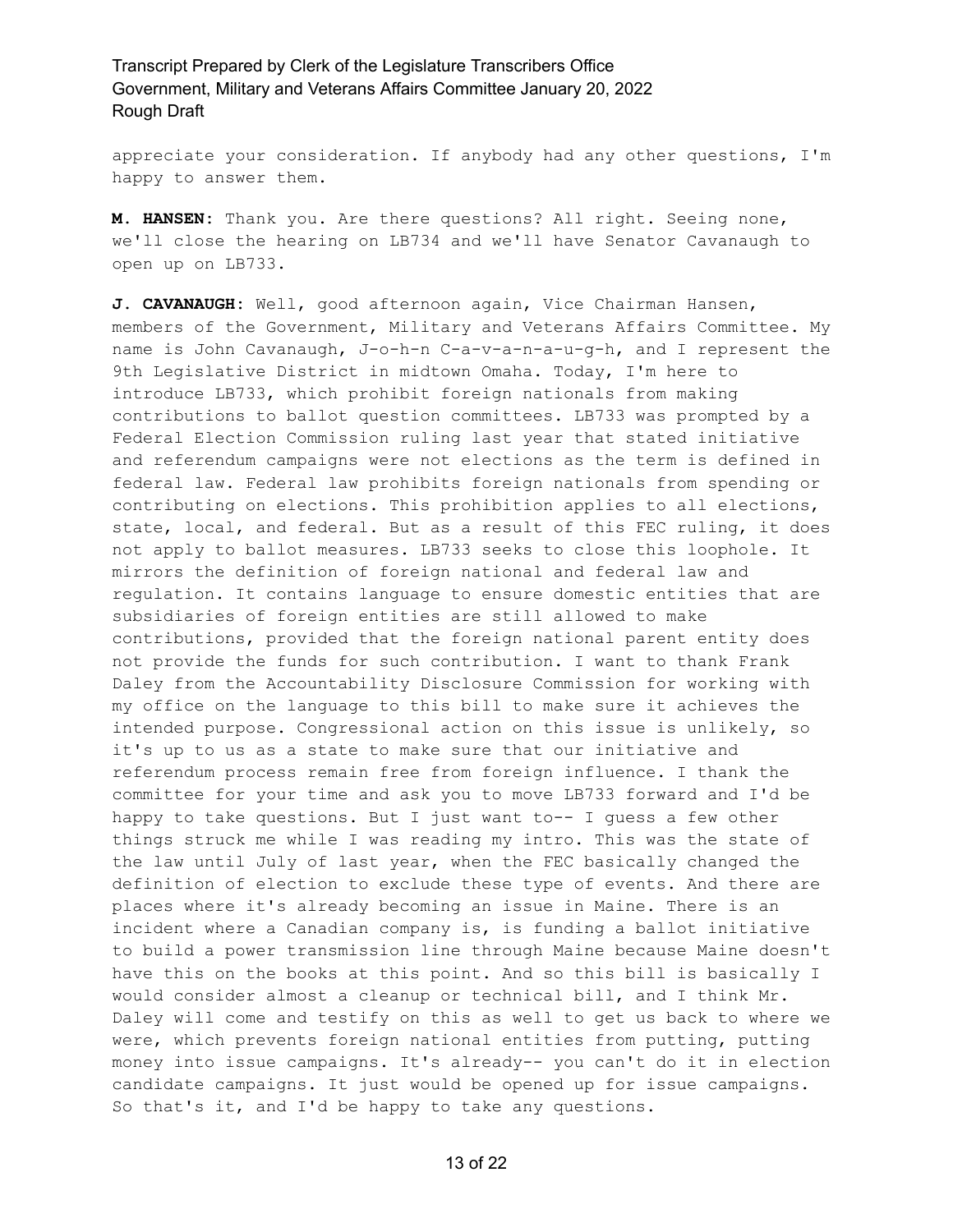**M. HANSEN:** Thank you. Are there questions? Senator Halloran.

**HALLORAN:** Thank you, Senator Hansen. So to be clear up just until recently, this was a law at the federal level precluding foreign nationals from contributing to initiatives?

**J. CAVANAUGH:** It is still the-- well, it's still the law at the federal level. But because of how the, the Federal Election Commission interprets election, they now exclude ballot initiatives. So up until they changed that interpretation, it was excluded. As a result of federal law, it was excluded at the state level.

**HALLORAN:** Thank you.

**M. HANSEN:** Thank you, Senator Halloran. Seeing no other questions, thank you for your opening. With that, we'll invite up our first proponent on LB733. Welcome.

**FRANK DALEY:** Thank you, Vice Chairman Hansen and members of the Government, Military and Veterans Affairs Committee. My name is Frank Daley, D-a-l-e-y. I serve as the executive director of the Nebraska Accountability Disclosure Commission, and I'm here today to express the Commission's support for LB733. By way of background, for many years, there has been a provision in federal law which prohibited foreign nationals from making contributions or expenditures or otherwise participating in federal, state, or local elections. It has always been clear that this law applied to the nomination or election of candidates, and there's always been somewhat of a difference of opinion as to whether or not this applied to ballot questions on the state and local level. As Senator Cavanaugh indicated last year, the Federal Election Commission came to the conclusion that the federal prohibition on foreign participation in U.S. elections only applied to candidates so the nomination or election of candidates and, therefore, did not apply to ballot questions on the state and local level. So what that means is at the moment, the federal law has no applications to foreign companies, foreign nationals or, frankly, even foreign governments that want to come into the U.S. and affect ballot questions. Right now, I think there are 16 ballot questions circulating in the state of Nebraska, initiative petitions. I believe, as of today, there are eight constitutional amendments proposed by members of the Legislature. And at the moment, there is nothing to prevent a foreign national or foreign government from coming in and trying to affect those elections. Think of the possibilities here. Let us say, we all recall the pipeline, and we have a lot of different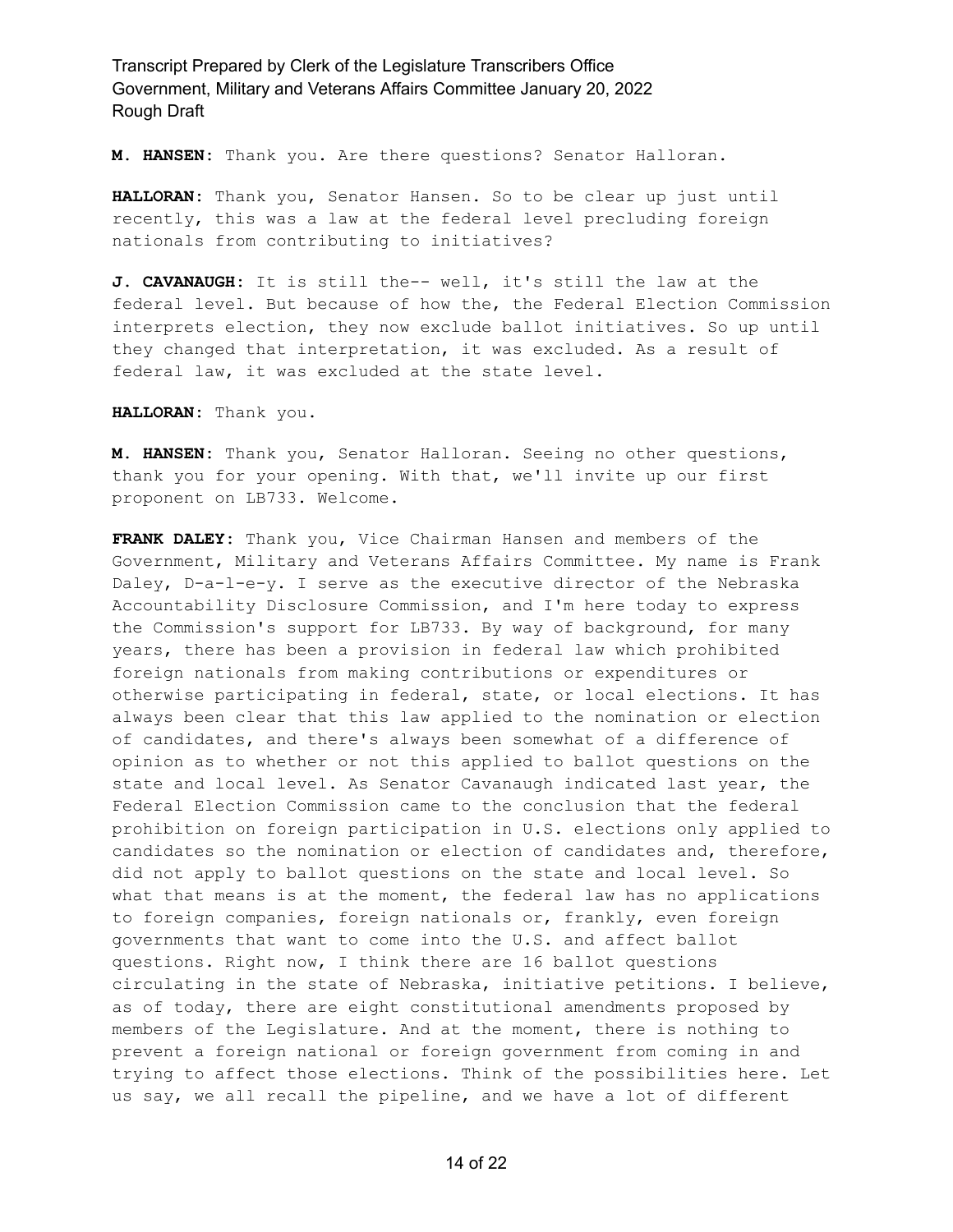opinions as to whether that was a good idea or a bad idea. But the fact is that the pipeline, in order to get rights of way, had to go to county governments. In some cases, city governments so they can move their pipeline across rights of way. Under Nebraska law, a recall election is a ballot question. And so if a foreign government had a real interest in some sort of project crossing the U.S., if there were some local public official that didn't seem to be voting the wrong- but didn't seem to be voting the correct way, there would be nothing to prevent the foreign government, the foreign company, the foreign national from instigating and funding a recall election. So there are obviously a lot of potential possibilities for harm. This, at its heart, is an election integrity bill. And as I'm sure you can imagine, there's no real possibility that we're going to see quick action from Congress on this. And so it really is left up to the individual states to take steps to protect the integrity of their own elections. And that's what this bill is all about. So I seriously recommend that you advance this bill to General File. I do appreciate Senator Cavanaugh bringing this bill and the opportunity to work with him and his staff. And thank you for the opportunity to testify on this. I appreciate it.

**M. HANSEN:** Thank you, Mr. Daley. Any questions from the committee? Seeing none,--

**FRANK DALEY:** Thank you very much.

**M. HANSEN:** --thank you. Invite up our next proponent.

**GAVIN GEIS:** Once again, my name is Gavin Geis, spelled G-a-v-i-n G-e-i-s, and I'm the executive director for Common Cause Nebraska. I will be extremely brief only to say we are in full support of LB733. Foreign entities should not be contributing to Nebraska's or any state's elections. That goes for candidates and has forever. It should go for ballot questions. There is absolutely no advantage whatsoever to having foreign entities giving money in our elections. I don't think any Nebraskan would disagree with that, and I hope none of you will disagree with that. Please advance this bill. We think it's a commonsense, bipartisan thing. Everyone can agree, Americans should be the ones controlling our elections, not foreign entities and not foreign nationals. That is, that is it. Thank you all for the time.

**M. HANSEN:** Perfect. Any questions? Senator Lowe.

**LOWE:** Thank you. And thank you, Gavin, again. Since Mr. Daley brought up the pipeline. What would-- if, if we pass this, what would stop the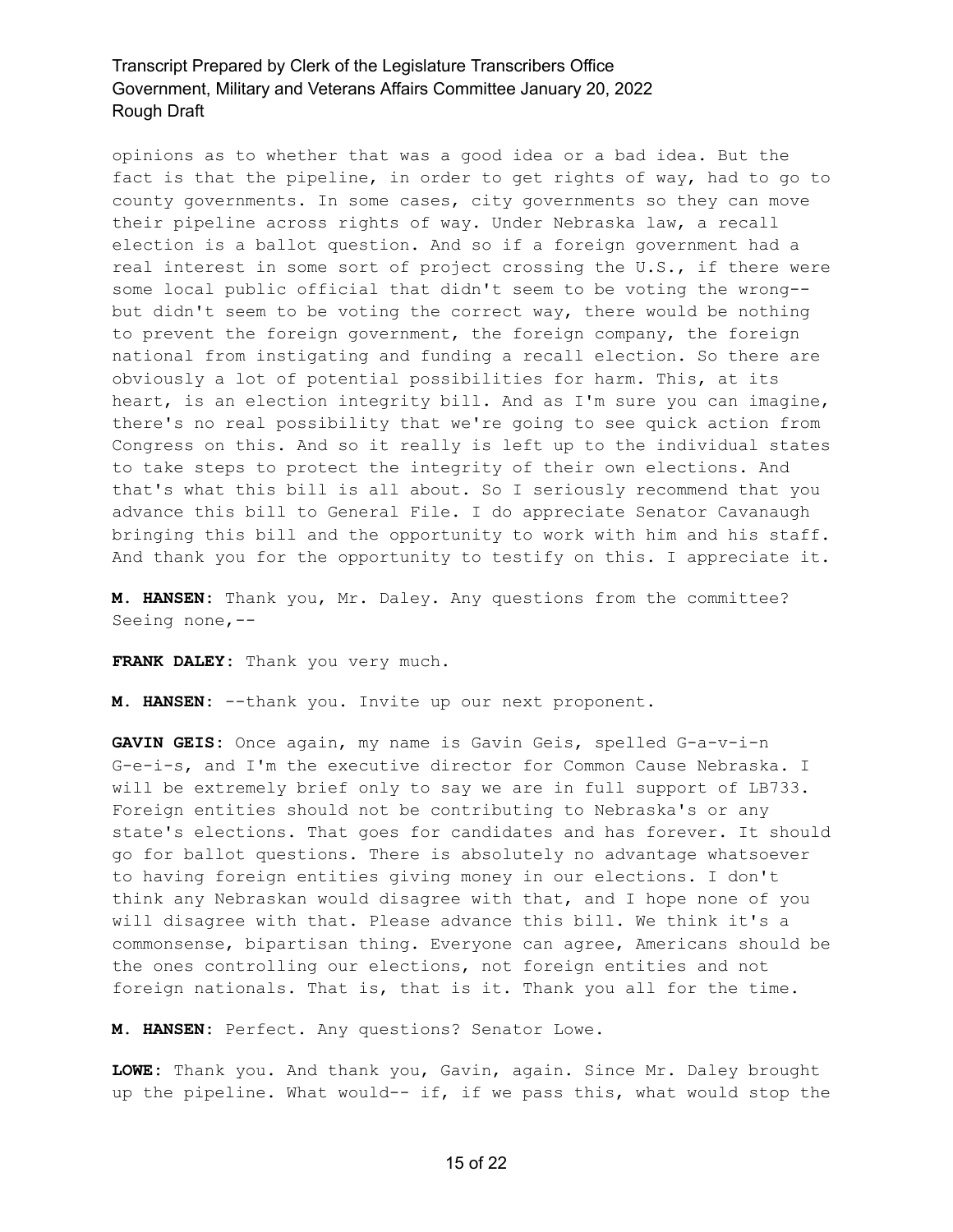people from the pipeline or the people against the pipeline coming in from buying dinners for the townsfolk that want-- they don't want that elected official there?

**GAVIN GEIS:** That is a valid question. It's a good question, but it's- yeah, this would certainly not stop that, right? This would not stop that sort of-- I don't, I don't know the technical term for it.

**LOWE:** Influence.

**GAVIN GEIS:** Influence. I won't call it quite bribery, but that is true at every level of government, right? Currently, legislators, can have dinner bought by any lobbyist in the Capitol and that wouldn't stop for a, a foreign national from doing the same thing. You bring up good things that maybe we should look at, PACs and contri--

**HALLORAN:** And rare chicken.

**LOWE:** Rare chicken.

**GAVIN GEIS:** Yes, exactly.

**LOWE:** Thank you.

**GAVIN GEIS:** Thank you.

**LOWE:** I just wanted clarity on that.

**M. HANSEN:** Thank you, Senator Lowe. Seeing no other questions, thank you.

**GAVIN GEIS:** Thank you.

**M. HANSEN:** All right. I guess not, but any other proponents? Seeing none, any neutral? Seeing none-- oh, sorry, any opponents? Seeing none, neutral? None. For the record, everybody who's sitting in this room has either testified or is for the next bill. With that, we'll invite Senator Cavanaugh up to close.

**J. CAVANAUGH:** Thank you, Vice Chairman Hansen, and thank you committee for your consideration of this bill. As you heard from Mr. Daley, how bad it could be if we don't pass this bill. Foreign governments could start participating in recall elections in the state of Nebraska, which does not seem like a thing that we want to have happen. So I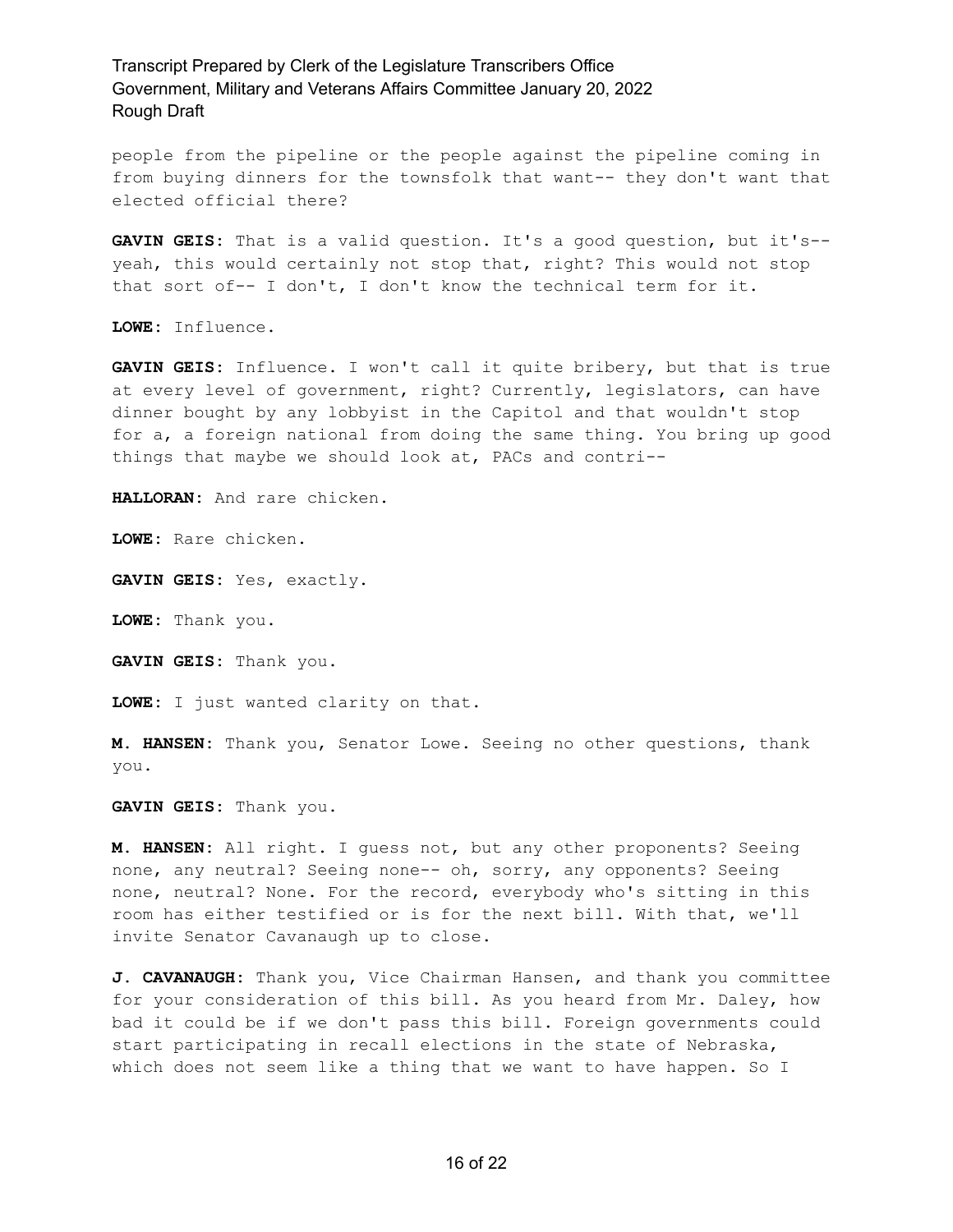would ask you to act quickly on this bill and pass it out of committee, and I'd take any other questions.

**M. HANSEN:** Perfect. Are there questions? Seeing none, thank you. Before we close, I'll note for the record we did get four position statements. Sorry, five position statements: four proponents, one opponent, and no neutral. And with that, we will close the hearing on LB733. With that, we move to LB787 [SIC--LB786]. And we invite Senator Groene up. Welcome.

**GROENE:** Thank you, Vice Chair Hansen and members of the committee. This is a real simple little bill that many of you know is from a personal experience I had. The intent is to clarify Nebraska Political Accountability and Disclosure Act to amend Section 49-1496 to define in law that any real property used as a residence is not subject to the reporting requirements of the statement of financial interest. I had a complaint against me because I did not include my Lincoln residence as a piece of property because it was a residence. In my mind, it was residence. And anyway, we went through the process and Accountability and Disclosure Commission ruled in my favor. I pointed out that in Black's Law Dictionary, the factual place of abode living in a particular locality, a New York appellate court decided for the following legal conclusion as domicile and residence are usually in the same place. They are frequently used as if they had the same meaning, but they are not identical terms for a person may have two places of residence as in the city and country, but only one domicile. Residence means living in a particular locality. But domicile means living in that locality with intent to make it a fixed and permanent home, rather than simply require bodily presence as, as an inhabitant in a given place. While domicile requires bodily presence in that place and also an intention to make it one's domicile. There's a couple of Nebraska court cases. There's Supreme Court cases in a lot of issues. For example, there's one about inheritance tax where the person lived, one, where should, should the person paying inheritance tax here and which county and they, they, they defined it as a domicile versus residence. And but our present law says the nature and location-- when you're reporting on the statement of financial, the nature and location of all real property in the state. Remember just the state, except any such real property used as except a residence of the individual. I read that and I said, I have a residence in Lincoln and my wife is back in our residence in North Platte. There's many of us senators have a residence here because of the distance. We used our per diem money to pay for it. You could rent a place or you could buy a place, not as an investment, just to buy-- live there. Instance--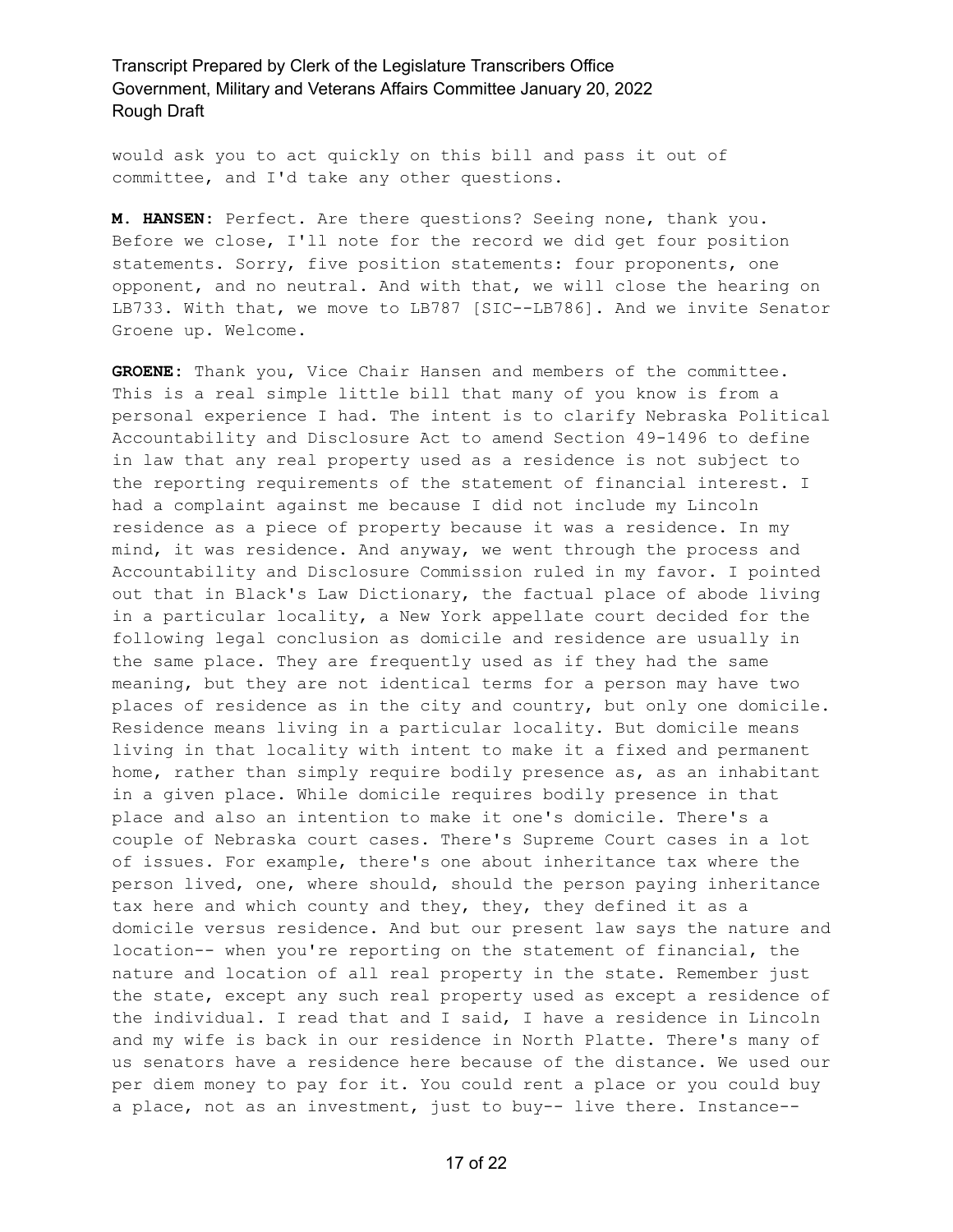interestingly, it's only in the state. We know many senators and the American dream that have residences in Florida, Minnesota, they don't have to report that, it's only a residence in the state, and I've never understood that. So I have to report. And you know with the political climate, no matter what side of the aisle you are, sometimes you don't want people to know where you live, where you, where you reside sometimes. I've had threats, and plus just for fairness. If you live close by, you don't have to report your residence, but I have to, my one in Lincoln. So after talking to-- Mr. Daley will testify. I believe they concur now, after doing the research, I believe-- they'll explain it. I believe they're going to change the form that any residence you have, you don't have to report. But I think we need to clear up the law for future legislators, for individuals who want to file a claim against one of us that says you didn't support-- report this property. That as long as it's used as a residence, you don't have to report it. So anyway, it's simple language, we changed it to add "except any such real property used as a residence of the individual." There's confusion about residence. There's a residence definition in, in election law that's a different chapter because then you have to prove that residence. But this is not. This is about where we live at that moment in time to do our job. So anyway, I appreciate-- I'd love to see-- I don't know if there's going to be-- I'd love to see consent calendar. The change, the change is probably going to happen anyway by the Commission. I want to clarify it in law also. Thank you.

**M. HANSEN:** Thank you, Senator Groene. Senator McCollister.

**McCOLLISTER:** Yeah, thank you, Vice Chairman Hansen. I was a part of the residency challenge for Ernie Chambers, I was part of the Executive Committee. So you're saying it's in two chapters of law that defines where you live because how will you know where a particular candidate lives if you don't have an address of somebody?

**GROENE:** I don't think-- well, I will. I have a address. You have to have your, your main, your domicile residence has to be where you were elected from. And I have that.

#### **McCOLLISTER:** Right.

**GROENE:** So does Senator Lowe. So does Brewer, Williams. I can go down the list who owns a place down here to reside while serving in the Legislature. Senator Chambers wasn't-- had a rental. He was living in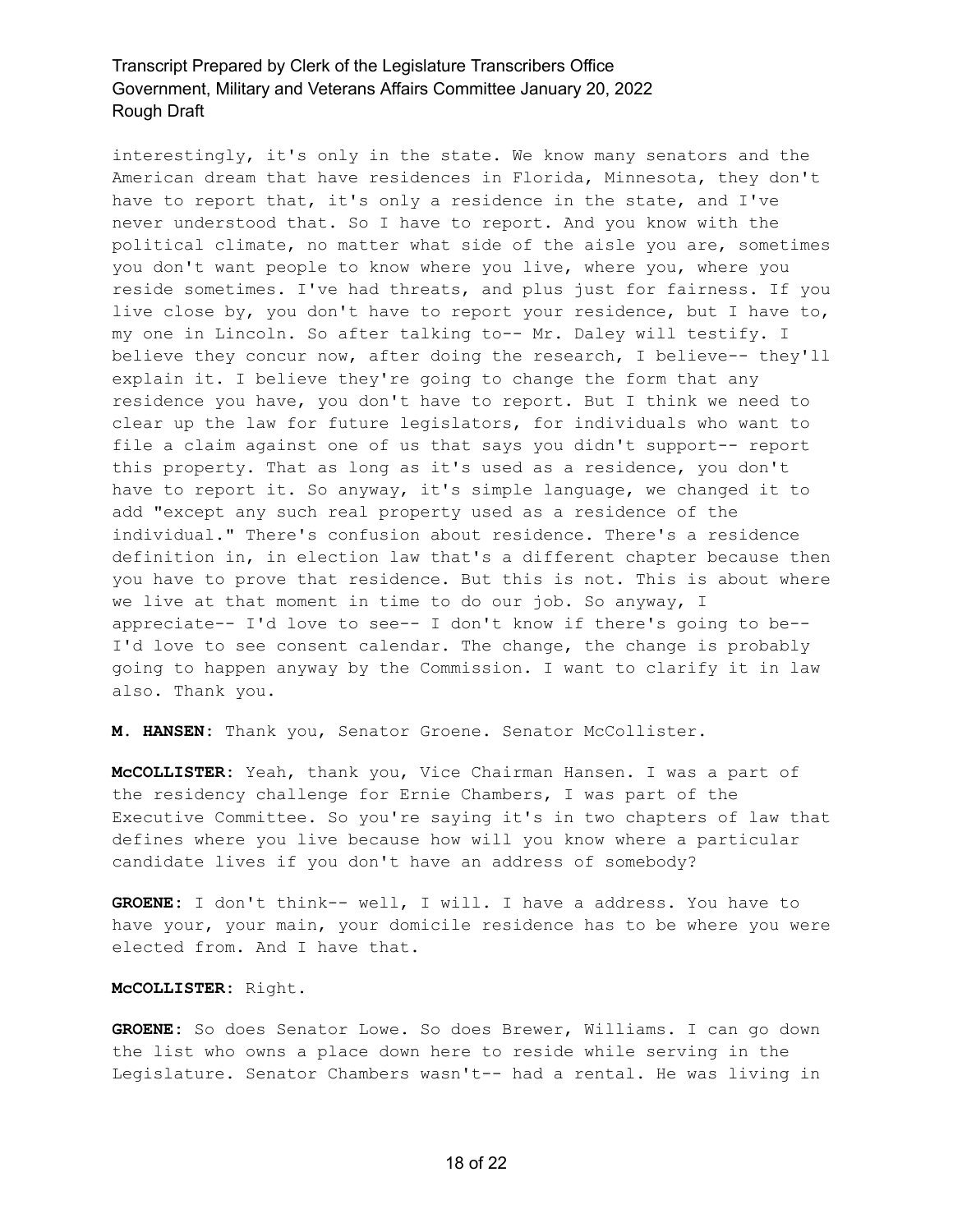a place, he only owned one place in Omaha. So you don't have to own it. It's where you reside.

**McCOLLISTER:** Right.

**GROENE:** This is different. This isn't reporting where I reside. I do that with the local county clerk when I file that this is where I live. This is reporting assets. This has nothing to do with your standing as Senator Chamber was where he lived. This is about reporting your assets.

**McCOLLISTER:** But if a citizen wanted to know where a particular candidate lived, how will they know if we, if we delete the [INAUDIBLE]?

**GROENE:** All you have to do is go back to your local county, go to the voting records and see where you're registered to vote at. Simple as that. And if you're not registered to vote there, you can't run as a candidate, I don't believe if you're not registered and you have to have address.

**McCOLLISTER:** Yeah, I understand the thrust of your argument. It makes sense to me, but I'm just trying to figure out how we reconcile those, those two elements of law.

**GROENE:** There's two different sections of law. You're talking about running for office. This is just reporting the assets.

**McCOLLISTER:** OK. Thank you, sir.

**GROENE:** So I still have a residence, and it's easily provable in Lincoln County.

**McCOLLISTER:** Understand.

**M. HANSEN:** Thank you, Senator. Senator Lowe.

**LOWE:** Thank you. Senator Groene, you have a place here in Lincoln and a place back in North Platte. You're not allowed to vote in the one here, here in Lincoln.

**GROENE:** Nothing to do with election law.

**LOWE:** Domicile in North Platte.

**GROENE:** Domicile is, is--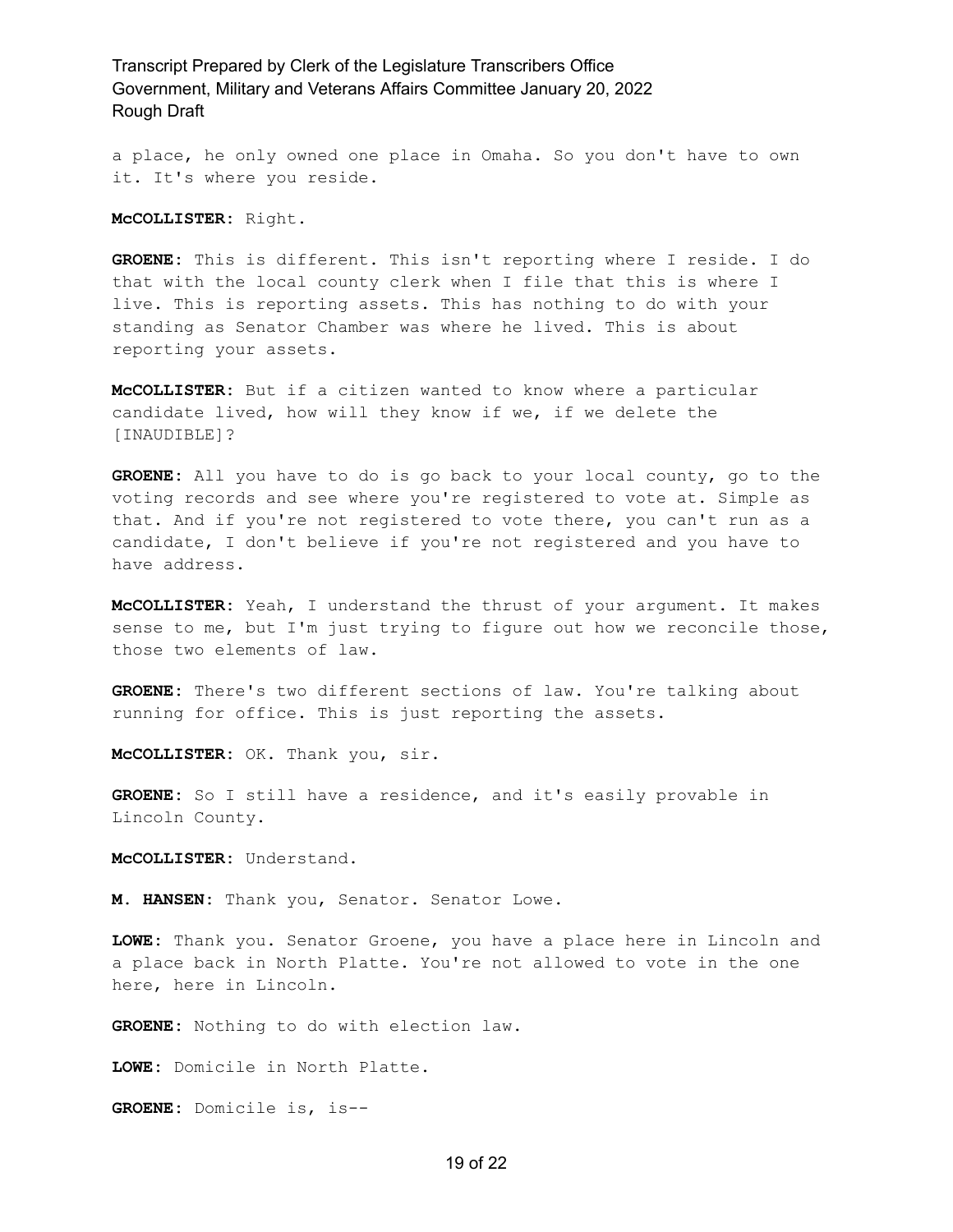**LOWE:** So that would be kind of the clarification of the two.

**GROENE:** Yeah. If I tried to register to vote here, people would have a, a concern, I believe.

**M. HANSEN:** Thank you, Senator Lowe. Senator McCollister.

**McCOLLISTER:** Thank you, Senator Hansen. Just want to clear, you have one place in North Platte or two?

**GROENE:** One.

**McCOLLISTER:** OK.

**GROENE:** Well, I have another place, a cabin, but, but I have one.

**McCOLLISTER:** So your residence is, is the, is that what's on the voter [INAUDIBLE].

**GROENE:** My domicile is the place in North Platte.

**McCOLLISTER:** In the city.

**GROENE:** But I have three, actually, I have three residences to be honest with you.

**McCOLLISTER:** Yeah.

**GROENE:** I don't know if you own one in Florida, like a couple of senators do.

**McCOLLISTER:** I wish.

**GROENE:** Or that's-- see, but I don't know that and neither does the voter. But if you happen to own in Nebraska, you have to report it. That makes no sense to me.

**McCOLLISTER:** Thank you, Senator Groene.

**GROENE:** If you're concerned about a senator not being a citizen in your district, I would be more concerned if he spent all its time in Florida than not in Lincoln or, or North Platte, but we don't report that. But I'm not-- I'm asking you to change that.

**M. HANSEN:** Perfect. Thank you, Senators. Any other questions? Seeing none, thank you for your opening.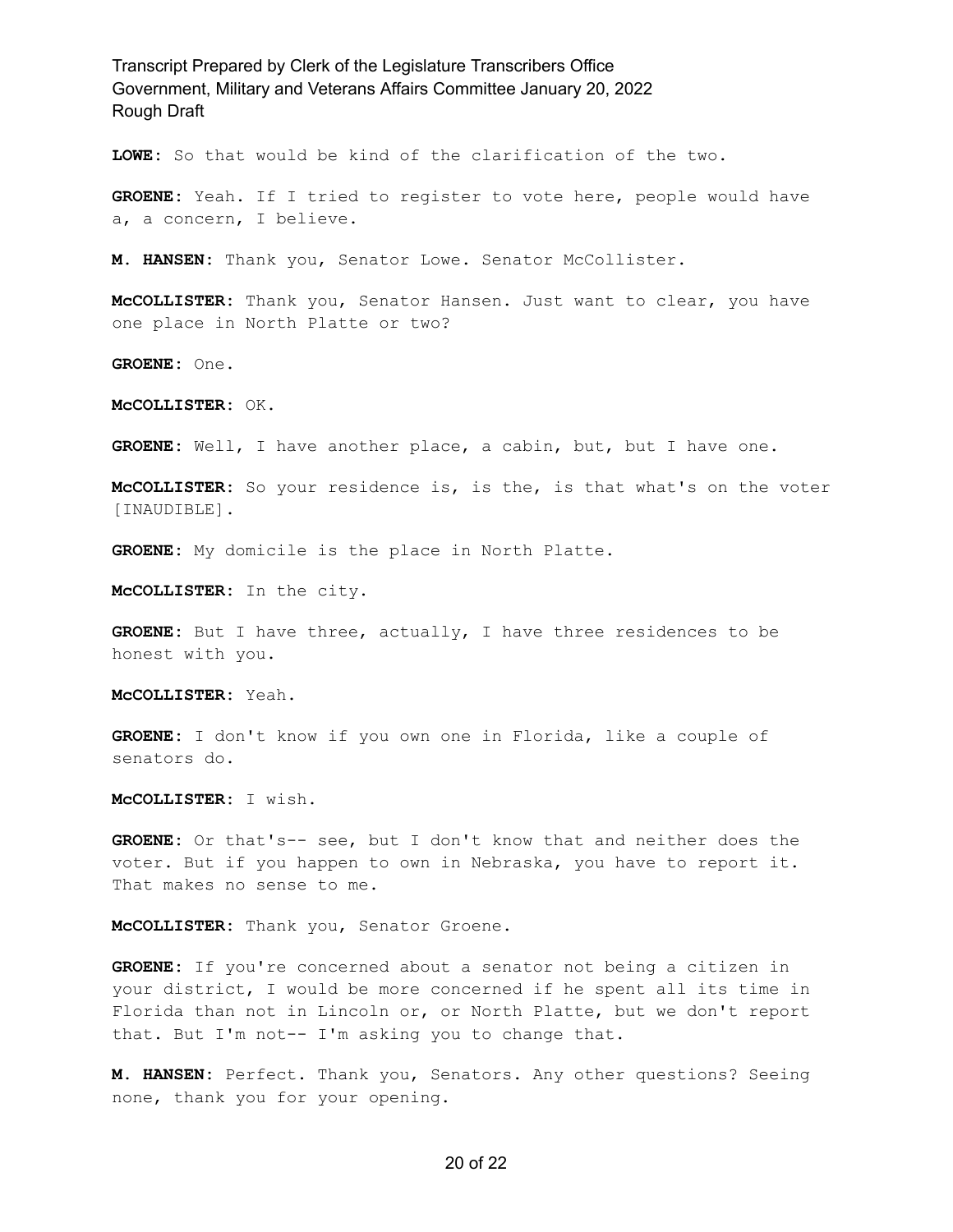**GROENE:** Thank you.

**M. HANSEN:** With that, we will switch over to proponents. Welcome.

**FRANK DALEY:** Thank you, Vice Chairman Hansen and members of the Government, Military and Veterans Affairs Committee. My name is Frank Daley, D-a-l-e-y. I serve as the executive director of the Nebraska Accountability and Disclosure Commission, and I'm here in support of LB786. LB786 is what is known as remedial legislation. That is, we're putting something into the law that we thought was already there, and maybe some question has arisen. Essentially, what this does is it clarifies the fact that a person may have more than one residence. And this issue, as Senator Groene mentioned, came up in the context of a contested case which came before the Nebraska Accountability and Disclosure Commission. And in the process of investigating that case, it became clear to us that Nebraska case law recognizes the fact that a person may have more than one residence and so that what this statute does, it makes it clear that what we're referring to residence, it could be any residence, not the single residence. I know there were some questions about how does this interact with the election law? And the answer is that under the election code, there is a definition of residence which is specific as to the election code. In other words, it applies only to the election code. And to be honest with you, I think the election code does something which is very common. It sort of uses interchangeably the term residence and domicile. Domicile is the place where that's my home, that's the place I will always go back to, that's my permanent place. A residence can be a place simply where I live at different times, maybe different times of the year, someone may have a residence in Florida for the winter and a residence in Nebraska for the summer. The Governor of the state of Nebraska has a residence across the street here in Lincoln and also has a residence in Omaha. But he is domiciled in one of those places, and I guess he gets to choose which that is. So that's the long and the short of it. This when all is said and done, we strike one word, add five for the purpose of clarifying a statute. Thanks for the opportunity to testify today.

**M. HANSEN:** Thank you, Mr. Daley. Any questions? Seeing none, thank you.

**FRANK DALEY:** Thank you very much.